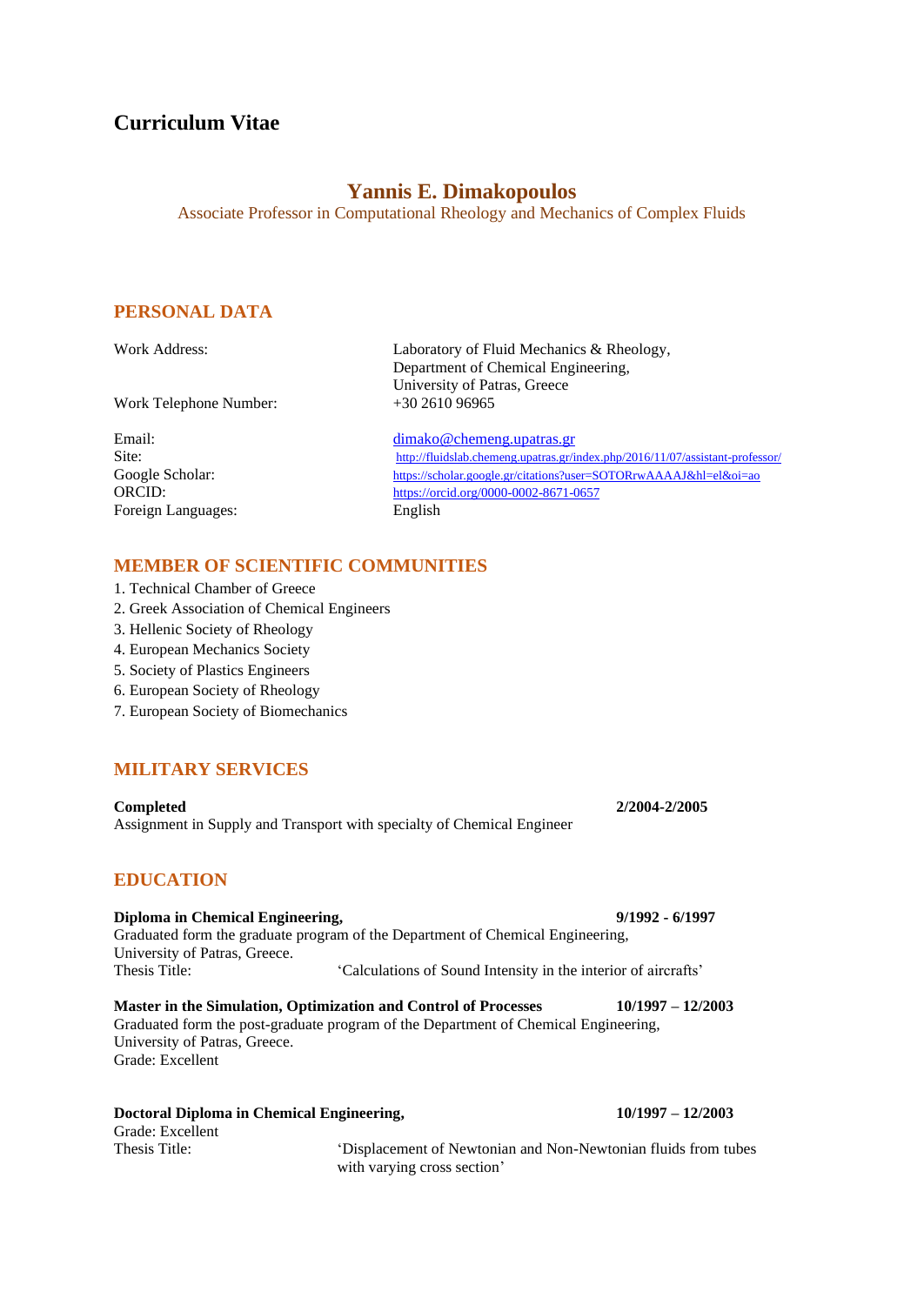## **TEACHING EXPERIENCE**

- 1. Teaching Assistant of the following courses:
- a. "Introduction in Computers and Scientific Programming (Fortran)", two semesters: October 1998 - December 1998, October 1999 - December 1999.
- b. "Numerical Analysis", three semesters: January 1997 June 1997, January 1998 - June 1998, January 1999 - June 1999.
- 2. Adjunct Lecturer of the Department of Chemical Engineering of the University of Patras for the academic year 2005-2006, teaching the course "Computational Transport Phenomena" (ΧΜ897) for undergraduate students.
- 3. Adjunct Lecturer of the Department of Chemical Engineering of the University of Patras for the academic year 2006-2007, teaching the course "Numerical Analysis" (ΧΜ660) for undergraduate students.
- 4. Adjunct Lecturer of the Department of Chemical Engineering of the University of Patras for the academic year 2006-2007, teaching the course "Computational Transport Phenomena" (ΧΜ69) for undergraduate students.
- 5. Adjunct Lecturer of the Department of Chemical Engineering of the University of Patras for the academic year 2011-2012, teaching the course "Introduction in Computers and Scientific Programming" for undergraduate students.
- 6. Adjunct Lecturer of the Department of Chemical Engineering of the University of Patras for the academic year 2011-2012, teaching the course "Numerical Analysis" (ΧΜ660) for undergraduate students.
- 7. Adjunct Lecturer of the Department of Chemical Engineering of the University of Patras for the academic year 2011-2012, teaching the course "Computational Transport Phenomena" (ΧΜE69) for undergraduate students.
- 8. Adjunct Lecturer of the Department of Chemical Engineering of the University of Patras for the academic year 2012-2013, teaching the course "Numerical Analysis" (ΧΜ660) for postgraduate students.
- 9. Adjunct Lecturer of the Department of Chemical Engineering of the University of Patras for the academic year 2012-2013, teaching the course "Computational Transport Phenomena" (ΧΜE69) for undergraduate students.
- 10. Adjunct Lecturer of the Department of Chemical Engineering of the University of Patras for the academic year 2012-2013, teaching the course "Numerical Methods" (Ε741) for postgraduate students.
- 11. Member of the Interdepartmental Post-graduate program on Science and Technology of Polymers for 2014- 2015, teaching the "Rheology of Polymers".
- 12. Assistant Professor of the Department of Chemical Engineering of the University of Patras for the academic year 2014-2015, teaching the course "Numerical Analysis" for undergraduate students.
- 13. Assistant Professor of the Department of Chemical Engineering of the University of Patras for the academic year 2014-2015, teaching the course "Rheology of Polymers" for undergraduate students.
- 14. Assistant Professor of the Department of Chemical Engineering of the University of Patras for the academic year 2014-2015, teaching the course "Numerical Methods" (Ε741) for postgraduate students.
- 15. Assistant Professor of the Department of Chemical Engineering of the University of Patras for the academic year 2015-2016, teaching the course "Numerical Analysis" for undergraduate students.
- 16. Assistant Professor of the Department of Chemical Engineering of the University of Patras for the academic year 2015-2016, teaching the course "Rheology of Polymers" for undergraduate students.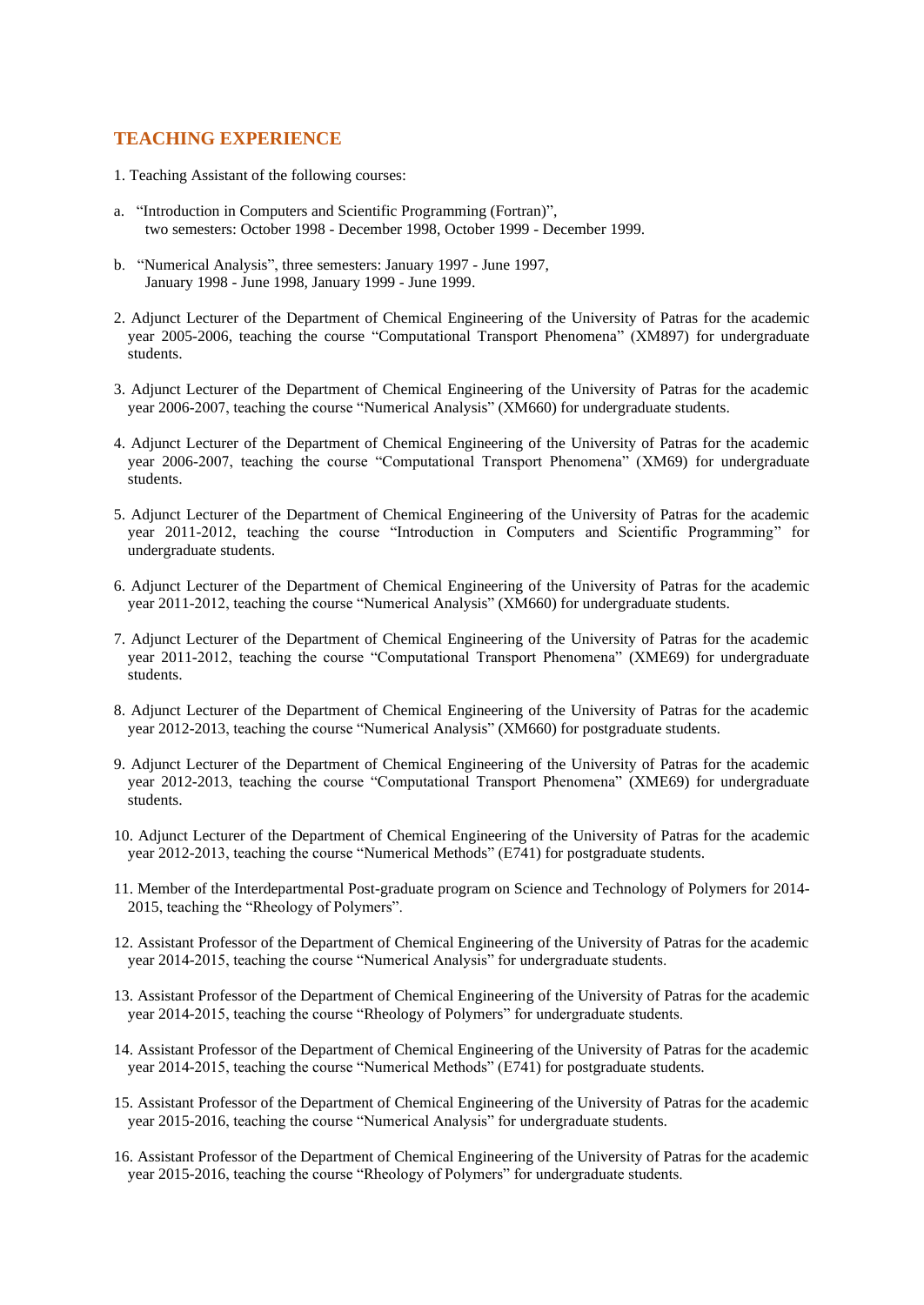- 17. Assistant Professor of the Department of Chemical Engineering of the University of Patras for the academic year 2015-2016, teaching the course "Computational Transport Phenomena" for postgraduate students.
- 18. Assistant Professor of the Department of Chemical Engineering of the University of Patras for the academic year 2015-2016, teaching the course "Fluid Mechanics" for postgraduate students.
- 19. Assistant Professor of the Department of Chemical Engineering of the University of Patras for the academic year 2016-2017, teaching the course "Production and Shaping of Industrial Materials" for undergraduate students.
- 20. Assistant Professor of the Department of Chemical Engineering of the University of Patras for the academic year 2016-2017, teaching the course "Computational Transport Phenomena" for postgraduate students.
- 21. Assistant Professor of the Department of Chemical Engineering of the University of Patras for the academic year 2014-2015, teaching the course "Numerical Methods" (Ε741) for postgraduate students.
- 22. Assistant Professor of the Department of Chemical Engineering of the University of Patras for the academic year 2015-2016, teaching the course "Numerical Analysis" for undergraduate students.
- 23. Assistant Professor of the Department of Chemical Engineering of the University of Patras for the academic year 2015-2016, teaching the course "Dynamics & Control of Process" for undergraduate students.

#### **PROFESSIONAL EXPERIENCE**

- 1. Chemical Engineer, November 1997 present.
- 2. Chemical Analyst in the Department of Analysis of Mineral Oils (TAO/AOAP) of the 872 AK, April 2004 - September 2004.
- 3. Research associate of University of Patras, March 2005 November 2007.
- 4. Adjunct Lecturer of the Department of Chemical Engineering of the University of Patras, 2005- 2007.
- 5. Post- Doctoral Researcher of the Biomedical Department of the Technical University of Eindhoven & Institute of Material Technology (MaTE), December 2007- February 2010.
- 6. Research associate of Laboratory of Computational Fluid Dynamics, Department of Chemical Engineering, University of Patras, March 2005 – present.
- 7. Post- Doctoral Researcher of the FORTH/ICE-HT, December 2012 May 2013.
- 8. Researcher of the University of Cyprus, July 2012 July 2014.
- 9. Adjunct Lecturer of the Department of Chemical Engineering of the University of Patras, 2011- 2012, 2012- 2013.
- 10. Non-Tenured Assistant Professor, Department of Chemical Engineering, University of Patras, January 2014 – October 2017.
- 11. Tenured Assistant Professor, Department of Chemical Engineering, University of Patras, October 2017 present.
- 12. Member of the Interdepartmental post-graduate program on Science and Technology of Polymers, University of Patras, September 2014 - present.
- 13. Associate Professor, University of Patras, September 2019 present.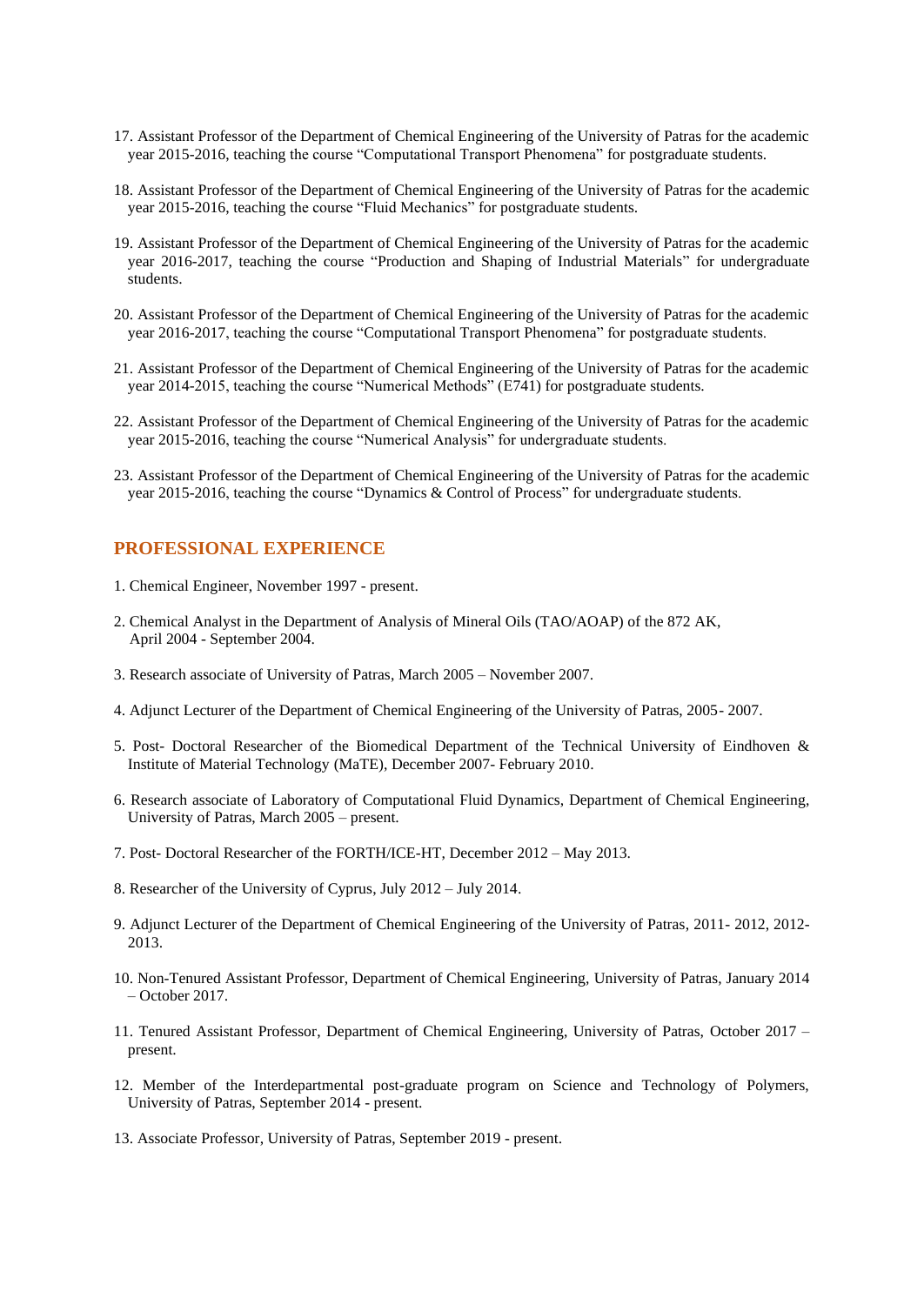## **PROFESSIONAL ACTIVITIES**

- 1. Member of the general assembly of the Department of Chemical Engineering, from January 2014 present.
- 2. Member of the Committee of Undergraduate studies the Department of Chemical Engineering, from September 2014 - present.
- 3. Member of the Committee of Physical Processes of the Department of Chemical Engineering, from January 2014 - present.
- 4. In charge of the examination and course scheduling of the Department of Chemical Engineering, from September 2014 - September 2016.
- 5. Coordinator of Erasmus+ at the Department of Chemical Engineering, from September 2014 present.
- 6. In charge of the official web page of the Department of Chemical Engineering, from September 2014 present.
- 7. Member of the execution committee of the Interdepartmental Post-Graduate Program on Science and Technology of Polymers, University of Patras, September 2017 - present.
- 8. Member of the execution committee of the Hellenic Society of Rheology, June 2016 June 2019.
- 9. Vice President of the Hellenic Society of Rheology, June 2019 now.
- 10. Director of the Laboratory of Statistical Thermodynamics and Macromolecules, July 2019 now.

## **DIPLOMA THESIS SUPERVISIONS**

- 1. George Delidakis, Department of Chemical Engineering, September 2014 July 2015.
- 2. Spyros Tsolas, Department of Chemical Engineering, September 2015 July 2016.
- 3. Hanin Alexaki, Department of Chemical Engineering, April 2017 July 2018.
- 4. Ellie Chrysou, Department of Civil Engineering, December 2017 expected to finish June 2019.
- 5. Maro Malliaroudaki, Department of Chemical Engineering, September 2018 expected to finish June 2019.
- 6. Dimitris Zagganas, Department of Chemical Engineering, September 2018 September 2019.
- 7. Kyriaki Bagourdi, Department of Chemical Engineering, April 2019 expected to finish September 2020.
- 8. Eleni Kouni, Department of Chemical Engineering, April 2019 expected to finish September 2020.
- 9. George Babounis, Department of Chemical Engineering, April 2019 expected to finish June 2020.

## **MASTER THESIS SUPERVISIONS**

- 1. Michalis Kaffetzakis, Interdepartmental post-graduate program on Science and Technology of Polymers, University of Patras, January 2017 – July 2018.
- 2. Kostas Giannokostas, Post-graduate program on Chemical Engineering, University of Patras, January 2015 –October 2017.
- 3. George Makrygiorgos, Post-graduate program on Chemical Engineering, University of Patras, January 2016 – July 2018.
- 4. Vlasis Mitsoulas, Post-graduate program on Chemical Engineering, University of Patras, January 2018 July 2020.
- 5. Pantelis Moschopoulos, Department of Chemical Engineering, September 2017 Augustus 2019.
- 6. Konstantina Psaraki, Department of Chemical Engineering, expected to finish December 2020.

## **PhD THESIS SUPERVISIONS**

–

- 1. Kostas Giannokostas, Post-graduate program on Chemical Engineering, University of Patras, October 2017
- 2. Antonis Marousis, Post-graduate program on Chemical Engineering, University of Patras, November 2019
- 3. Pantelis Moschopoulos, Post-graduate program on Chemical Engineering, University of Patras, November 2019 –
- 4. Christos Psevdos, Post-graduate program on Chemical Engineering, University of Patras, January 2020 –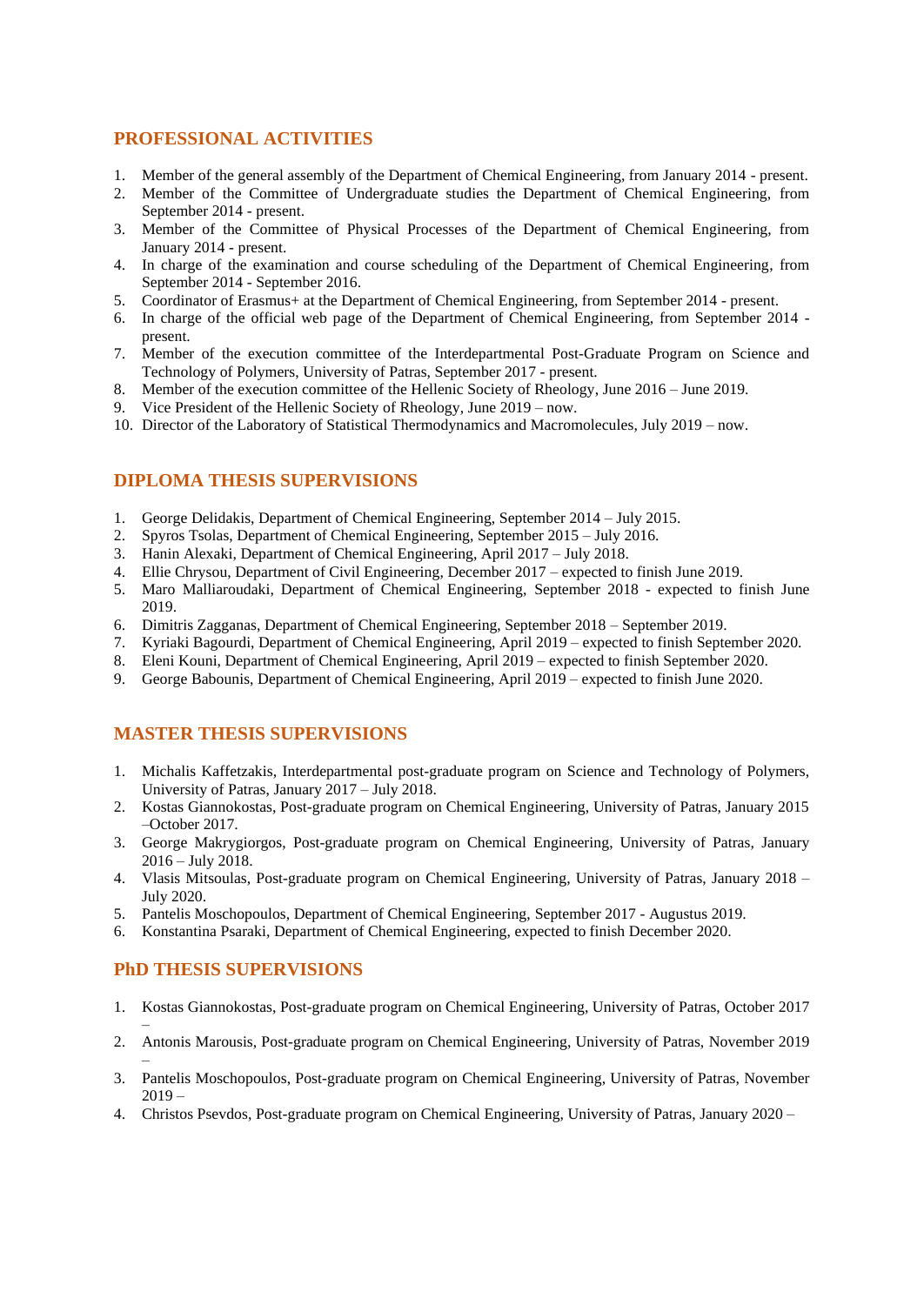## **COADVISOR OF PhD CANDIDATES**

- 1. Stelios Varchanis, PhD Candidate in the Department of Chemical Engineering, University of Patras, May 2020.
- 2. Dionysios Petas, PhD Candidate in the Department of Chemical Engineering, University of Patras, December 2019.

## **EXAMINER OF MASTER OF SCIENCE CANDIDATES**

- 1. Stelios Varchanis, Post-graduate program on Chemical Engineering, University of Patras, June 2015.
- 2. Sophia Tsouka, Post-graduate program on Chemical Engineering, University of Patras, June 2015.
- 3. Yannis Vasilopoulos, Post-graduate program on Chemical Engineering, University of Patras, February 2016.
- 4. Anthi Drosatou, Post-graduate program on Chemical Engineering, University of Patras, April 2018.
- 5. George Papadopoulos, Post-graduate program on Chemical Engineering, University of Patras, July 2018.
- 6. Ioanna Tsimouri, Post-graduate program on Chemical Engineering, University of Patras, July 2018.
- 7. Godfrey Bashaga, Post-graduate program in Department of Mathematics and Statistical Science, Botswana International University of Science & Technology, June 2020.

# **EXAMINER OF PhD CANDIDATES**

- 1. John Papaioannou, PhD Candidate in the Department of Chemical Engineering, University of Patras, December 2015.
- 2. Eftihia Martino, PhD Candidate in the Department of Chemical Engineering, University of Patras, July 2019.
- 3. Dionysios Petas, PhD Candidate in the Department of Chemical Engineering, University of Patras, December 2019.
- 4. Knut Sverdrup, High performance simulations of yield stress fluids in a structured adaptive mesh refinement framework with embedded boundaries, University of Cambridge, January 2020.
- 5. Stelios Varchanis, PhD Candidate in the Department of Chemical Engineering, University of Patras, June 2020.

## **HONORS and AWARDS**

- 1. Prize of the Technical Chamber of Greece (TEE) for his performance in lectures during the academic year 1996-1997.
- 2. Post Doctoral scholar of the National Institute of Scholarships (IKY) for the academic year 2005-2007.
- 3. Scholarship for attending DEISA/PRACE Spring School in Edinburgh (2011).
- 4. Scholarship for attending Cyprus Advanced HPC Workshop Winter in Nicosia (2012).

5. Our publication «Varchanis, S., Dimakopoulos, Y., Wagner, C., and Tsamopoulos J., "*How viscoelastic is Human Blood Plasma?*", *Soft Matter* **14**, 4238-4251 (2018), DOI: 10.1039/C8SM00061A» was a frontpage in this journal.

5. Walters Prize 2018 for best paper published in JNNFM in 2018. The award was made at the 2019 Society of Rheology meeting in Rayleigh, North Carolina.

6. Our Papers Α50, Α51, Α52, are Editor's choice/selection.

## **SOCIAL RECOGNITION**

- 1. Who's Who in the World, Silver Anniversary Edition (2008).
- 2. Who's Who in the World (2009 2019).
- 3. Who's Who in Science (2011).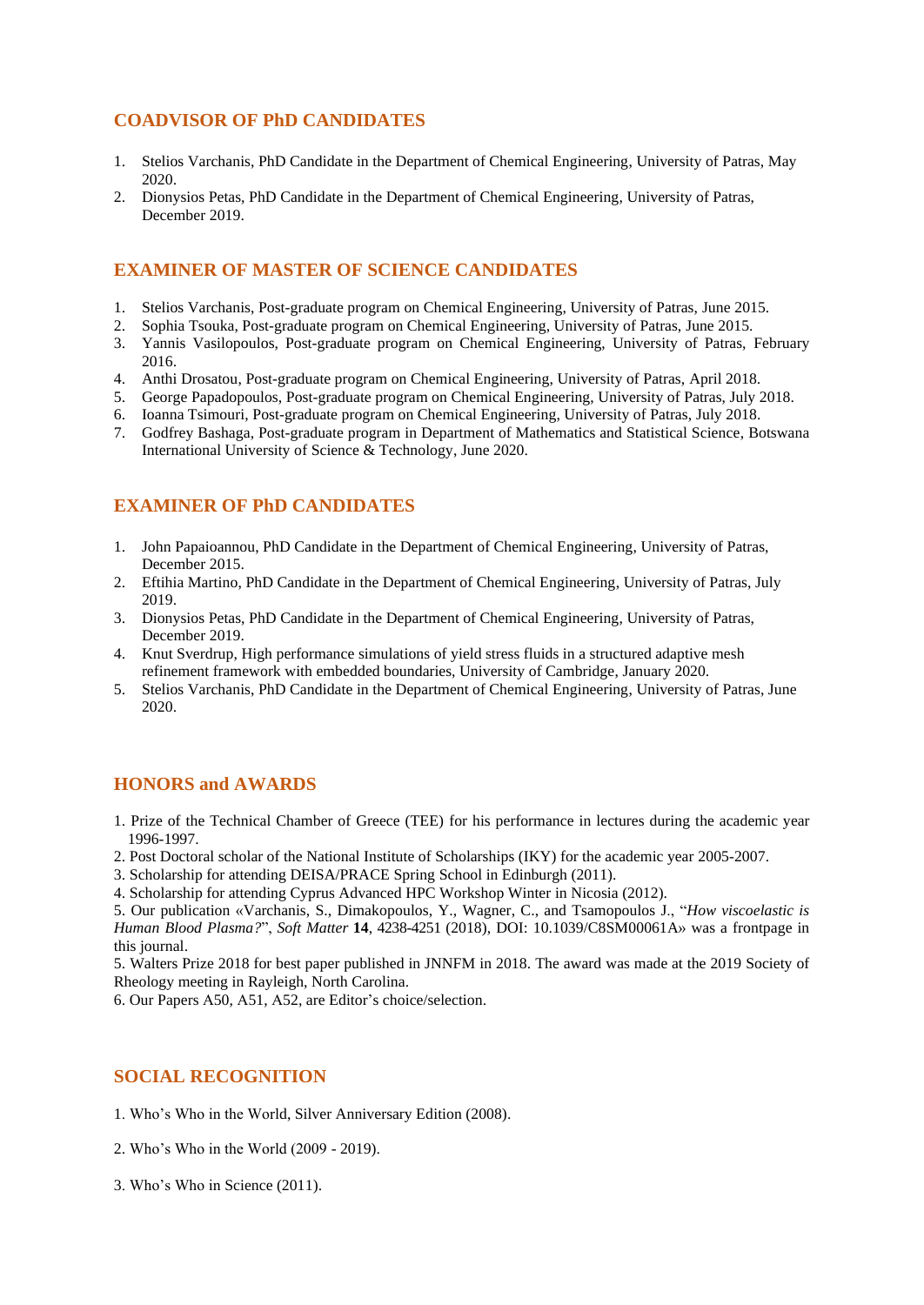4. International Biographical Centre, Cambridge (2009).

## **GUEST EDITOR**

1. Guest Editor of special issue on *"Rheology of Advanced Complex Fluids" in Materials MDPI,* 2019.

## **EDITORIAL BOARD**

1. Associate Editor in *Journal of Petroleum Science and Engineering*, Elsevier, since July 2020.

2. Member of the Editorial Board of *ISRN Applied Mathematics*, since March 2011 - December 2017.

3. Member of the Editorial Board of *Mathematical Problems in Engineering*, since July 2012.

4. Member of the Editorial Board of *Journal of Oil, Gas and Petrochemical Sciences*, since October 2017.

5. Member of the Editorial Board of *International Journal of Bioprocessing and Biotechniques*, since January 2018.

6. Review Editor in *Soft Matter Physics* part of the journal(s) *Frontiers in Physics*, since April 2018.

7. Member of the Editorial Board of *International Journal of Petroleum and Petrochemical Engineering*, since June 2018.

8. Member of the Editorial Board of *CPQ Medicine*, since June 2018.

9. Member of the Editorial Board of the *Frontiers in Drug, Chemistry and Clinical Research*, since June 2018.

10. Associate Editor in *Evolutions in Mechanical Engineering (EME)*, since June 2018.

11. Member of the Editorial Board of *Chemical Engineering Open Access Open Journal (CEOAOJ)*, since July 2018.

12. Member of the Editorial Board of *Advances in Mathematical Physics*, since August 2018.

13. Member of the Editorial Board of *Insights in Mining Science & Technology,* since October 2018.

14. Associate Editor in *Prospects of Mechanical Engineering & Technology*, since November 2018.

15. Member of the Editorial Board of *Applied Cell Biology*, since November 2018.

16. Member of the Editorial Board of *Journal [Clinical and Medical Research](http://sciencetxt.org/listofjournals/clinical_and_medical_research) (CMR),* since May 2019.

17. Member of the Editorial Committee of *Journal of Minining and Mechanical Engineering,* since Augustus 2019.

18. Member of the Editorial Board of *Material Science, since* September 2019.

19. Member of the Editorial Board of *Instant Journal of Mechanical Engineering,* since October 2019.

20*.* Member of the Editorial Board of *American Journal of Engineering and Applied Science,* since October 2019.

## **INVITED PRESENTATIONS**

I1. Tsamopoulos, J., and Dimakopoulos, Y., "*A flexible and robust numerical method for solving moving boundary problems with large deformations: Application in Polymer processing and rheology.*", PPS-2005, August 2005, Quebec City, CANADA.

I2. Tsamopoulos, J., and Dimakopoulos, Y., "*Yield stress phenomena and known solutions of visco-plastic flows.*", BIRS Workshop: 05w5028 Visco-plastic fluids: from theory to application, October 2005, Banff, CANADA.

I3. Tsamopoulos, J., and Dimakopoulos, Y., "*Steady bubble rise and deformation in Bingham fluids and conditions for their entrapment.*", IUATM Symposium on Recent Advances in Multiphase Flows: Numerical and Experimental, June 2007, Istanbul, TURKEY.

I4. Tsamopoulos, J., and Dimakopoulos, Y., "*A finite-element based methodology for solving moving boundary problems with large deformations in complex geometries: Applications in polymer processing and rheology.*", PPS-24, June 2008, Salerno, ITALY.

I5. Dimakopoulos, Y., Bogaerds, A.C.B., Anderson, P.D., Hulsen, M.A., Baaijens, F.P.T., "*Fluid-structure interaction simulations of a stented aortic valve.*", AIO Meeting, September 2009, Eindhoven, THE NETHERLANDS.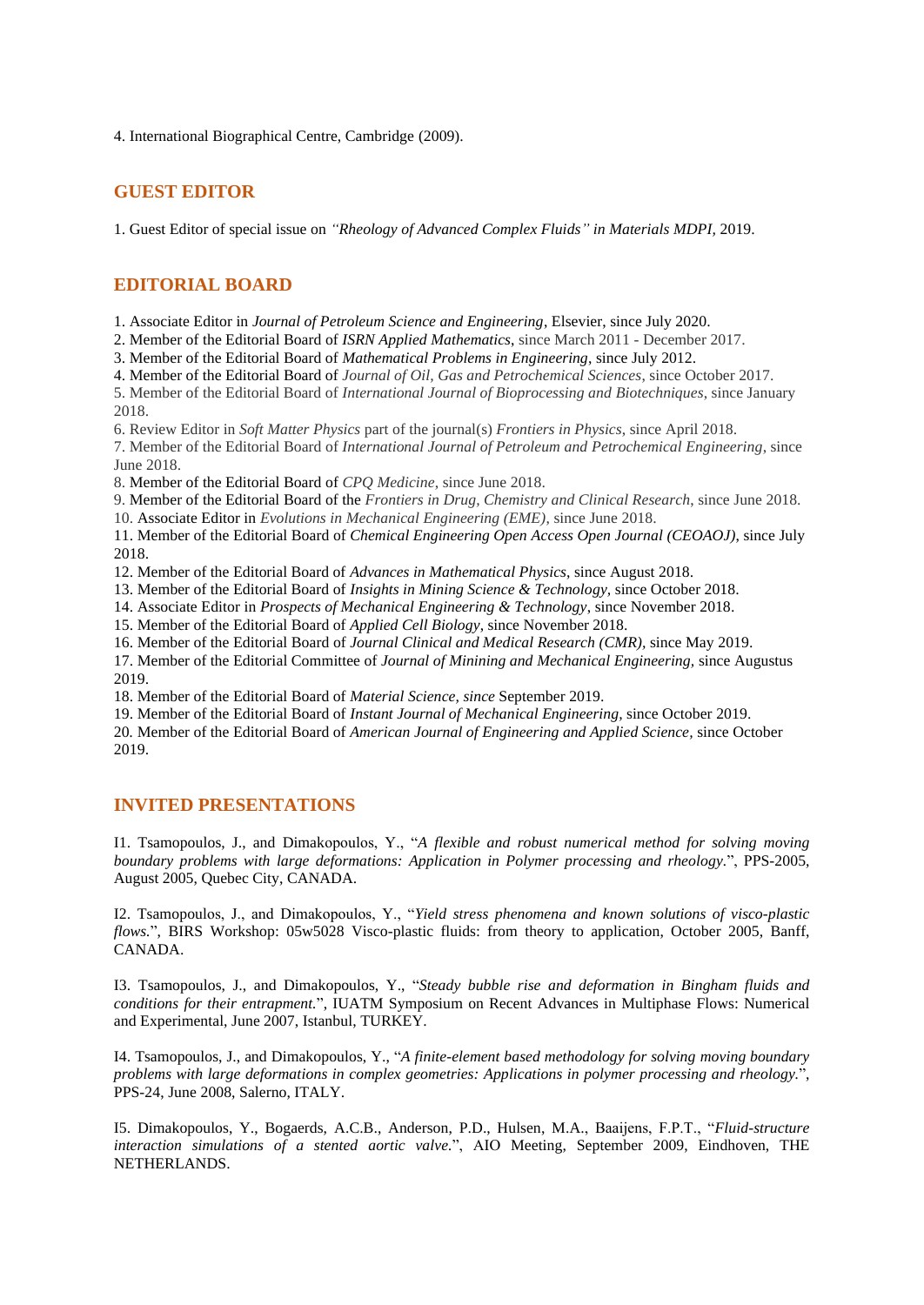I6. Tsamopoulos, J., and Dimakopoulos, Y., "*Viscoplastic fluids: Recent developments and new challenges.*", 6 th East Mediterranean Chemical Engineering Conference, March 2010, Istanbul, TURKEY.

I7. Dimakopoulos, Y., "*Hemodynamics of the aortic valve: Numerical simulation and open issues*", HSR 2011, May 2011, Athens, GREECE (plenary lecture).

I8. Dimakopoulos, Y., "*Fluid structure interaction of the aortic valve with the hemodynamic environment: A fictitious domain/Lagrange multiplier approximation*", Workshop on Hemodynamics and Hemorheology, February 2012, Nicosia, CYPRUS.

I9. Dimakopoulos, Y., Tsamopoulos, Y., "*What is the role of blood viscoelasticity in the formation of celldepletion-layer in microvessels line with glycocalyx layer?*", 24th ICTAM, August 2016, Montreal, CANADA.

## **MEETINGS ORGANIZED - SESSIONS CHAIRED**

- 1. 6<sup>th</sup> Panhellenic Conference in Chemical Engineering, Athens, Greece, May 2007, Chaired Session on "Transport Phenomena-Fluid Mechanics".
- 2. 10<sup>th</sup> Panhellenic Conference in Chemical Engineering, Patras, Greece, May 2015, Chaired Session on "Transport Phenomena-Fluid Mechanics".
- 3. Molecular Biology Summit, London, London, UK, October 2016, Chaired 2<sup>nd</sup> Microfluidics Congress.
- 4. Flow2016, Patras, Greece, November 2016, Chaired Session on "Computational Fluid Mechanics".
- 5. HSR 2017, Limassol, Cyprus 2017, Member of the Scientific Committee.
- 6. HSR 2017, Limassol, Cyprus 2017, Chaired Session on "Hemorheology".
- 7. 12th European Fluid Mechanics Conference, Vienna, Austria, September 2018, Chaired Session on "Biological Flows".
- 8. HSR 2019, Ko Island, Greece 2019, Member of the Scientific Committee.
- 9. 12<sup>th</sup> Panhellenic Conference in Chemical Engineering, Athens, Greece, May 2019, Chaired Session on "Transport Phenomena-I".
- 10. 12<sup>th</sup> Panhellenic Conference in Chemical Engineering, Athens, Greece, May 2019, Chaired Session on "Polymers and Nanocomposites-I".
- 11. 12th Panhellenic Conference in Chemical Engineering, Athens, Greece, May 2019, Member of the Scientific Committee.
- 12. HSR 2019, Samos, Greece 2019, Chaired Session on "Gary Leal".

## **PROPOSAL EVALUATOR**

- 1. GNET, HPC, since February 2014
- 2. GSRT, Greece, since January 2017
- 3. RPF, Cyprus, since October 2017
- 4. IKY, Greece, since May 2018
- 5. IKYDA, Greece, since May 2020
- 6. ELIDEK, Greece, since June 2020
- 7. EPSRC, UK, since August 2020

#### **REVIEWER OF SCIENTIFIC ARTICLES**

Article reviewer of the following international scientific journals:

- 1. *Polymer Engineering & Science* since June of 2005,
- 2. *International Polymer Processing* since February of 2007,
- 3. *International Journal of Advanced Manufacturing Technology* since June of 2007,
- 4. *Rheologica Acta* since July of 2007,
- 5. *Journal of Materials Processing Technology* since October of 2007,
- 6. *Journal of Zhejiang University-SCIENCE A* since November of 2007
- 7. *Chemical Engineering Science* since February of 2008
- 8. *Nonlinear Analysis: Modelling and Control* since October of 2009,
- 9. *Journal of Engineering Science and Technology Review* since November of 2009,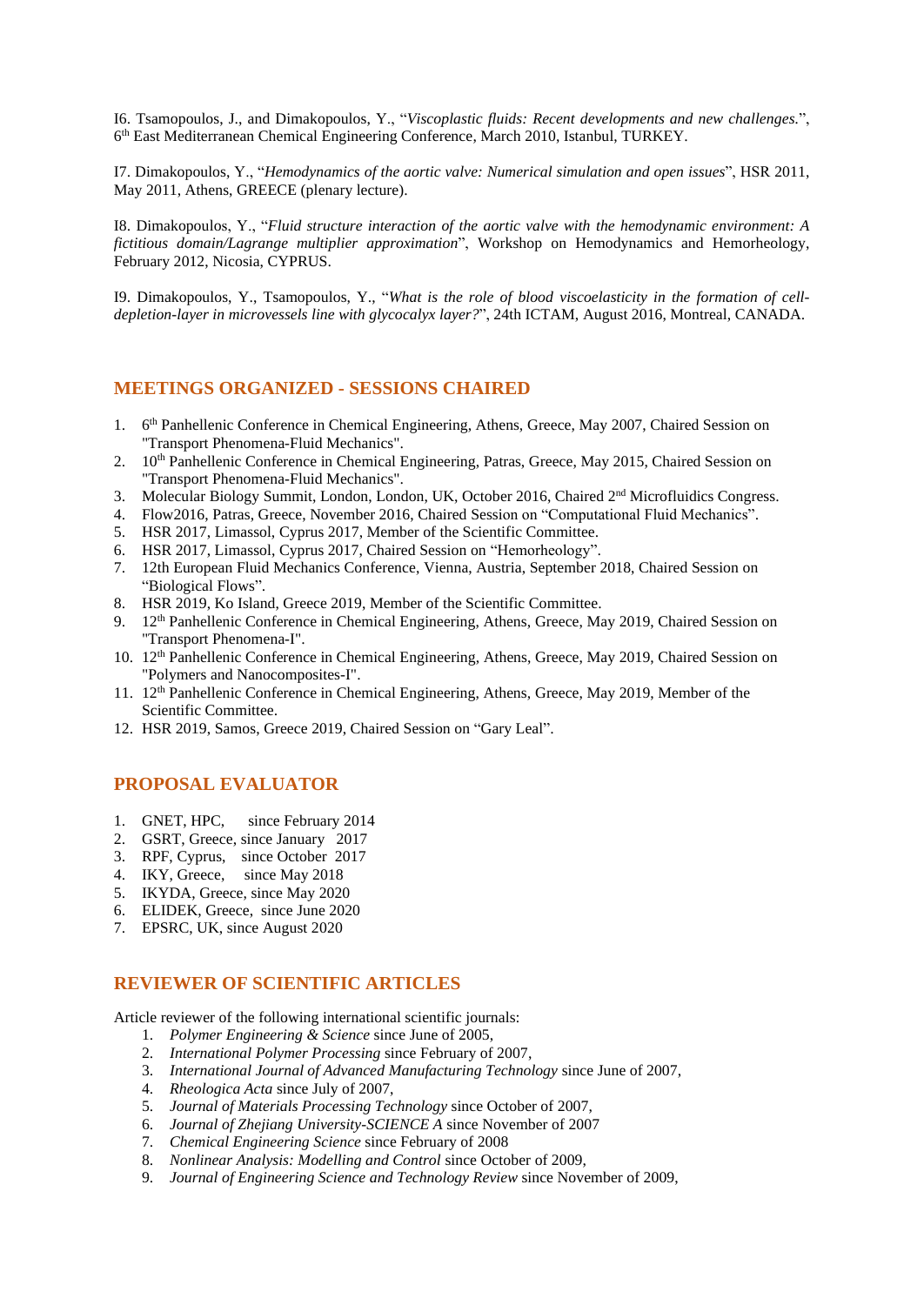- 10. *The IMA Journal of Applied Mathematics* since April of 2010,
- 11. *Journal of Process Mechanical Engineering* since February of 2011,
- 12. *Journal of Engineering Mathematics* since February of 2011,
- 13. *Applied Mathematical Modeling* since February of 2011,
- 14. *Composites Part A: Applied Science and Manufacturing* since April 2011,
- 15. *Journal of Non-Newtonian Fluid Mechanics* since May 2011,
- 16. *Discrete dynamics in nature and society* since June 2011,
- 17. *Journal of Hazardous Materials* since February 2012,
- 18. *Physical Review & Research International* since April 2012,
- 19. *International Journal of Engineering Science and Technology* since June 2012,
- 20. *Engineering with Computers* since September 2012,
- 21. *Applied Energy* since April 2013,
- 22. *Journal of Archaeological Science* since November 2013,
- 23. *The Korean Journal of Chemical Engineering* since July 2014,
- 24. *Journal of Chemical Technology and Biotechnology* since August 2014,
- 25. *British Journal of Applied Science & Technology,* since September 2014*,*
- 26. *Chemical Engineering Journal,* since October 2014,
- 27. *Fluid Dynamics Research,* since April 2015.
- 28. *Soft matter*, since October 2015,
- 29. *Multidiscipline Modeling in Materials and Structures,* since January 2016,
- 30. *Chemical Engineering Journal,* since January 2016,
- 31. *Korea-Australia Rheology Journal,* since February 2016,
- 32. *Chinese Journal of Chemical Engineering*, since April 2016,
- 33. *ASME, Applied Mechanics Reviews,* since May 2016,
- 34. *Computer Methods in Applied Mechanics and Engineering,* since January 2017,
- 35. *Ain Shams Engineering Journal,* since January 2017,
- 36. *Physics of Fluids,* since March 2017,
- 37. *Journal of Rheology,* since March 2017,
- 38. *International Journal for Numerical Methods in Engineering,* since April 2017*,*
- 39. *European Journal of Mechanics / B Fluids,* since February 2018,
- 40. *International Journal for Numerical Methods in Fluids,* since March 2018,
- 41. *Journal of Biological Physics,* since March 2018,
- 42. *Soft Matter Physics part of the journal(s) Frontiers in Physics, since April 2018,*
- 43. *Fluids,* since June 2018*,*
- 44. *European Biophysics Journal,* since July 2018,
- 45. *Applied Sciences,* since Augustus 2018,
- 46. *Water, since September 2018,*
- 47. *Microgravity Science and Technology, since October 2018,*
- 48. *Materials, since October 2018,*
- 49. *International Journal for Numerical Methods in Biomedical Engineering,* since December 2018,
- 50. *Symmetry,* since January 2019,
- 51. *Minerals,* since March 2019,
- 52. *Energies,* since May 2019,
- 53. *International Journal of Multiphase Flows,* since Augustus 2019,
- 54. *Zeitschrift für Angewandte Mathematik und Mechanik (ZAMM)*, since Augustus 2019,
- 55. *Applied Rheology,* since Augustus 2019,
- 56. *Computer Methods and Programs in Biomedicine,* since Augustus 2019,
- 57. *Mechanics of Materials,* since September 2019,
- 58. *Journal of Dispersion Science and Technology*, since October 2019,
- 59. *Polymer*, since November 2019,
- 60. *Chinese Journal of Chemical Engineering,* since November 2019,
- 61. *Entropy,* since December 2019,
- 62. *Japanese Journal of Applied Physics,* since December 2019,
- 63. *Physical Review – E*, since December 2019,
- 64. *Reviews in Chemical Engineering,* since February 2020,
- 65. *Molecules,* since March 2020,
- 66. *Crystals,* since April 2020,
- 67. *Heat Transfer Engineering Journal,* since April 2020,
- 68. *Nanomaterials,* since June 2020,
- 69. *Industrial & Engineering Chemistry Research,* since June 2020,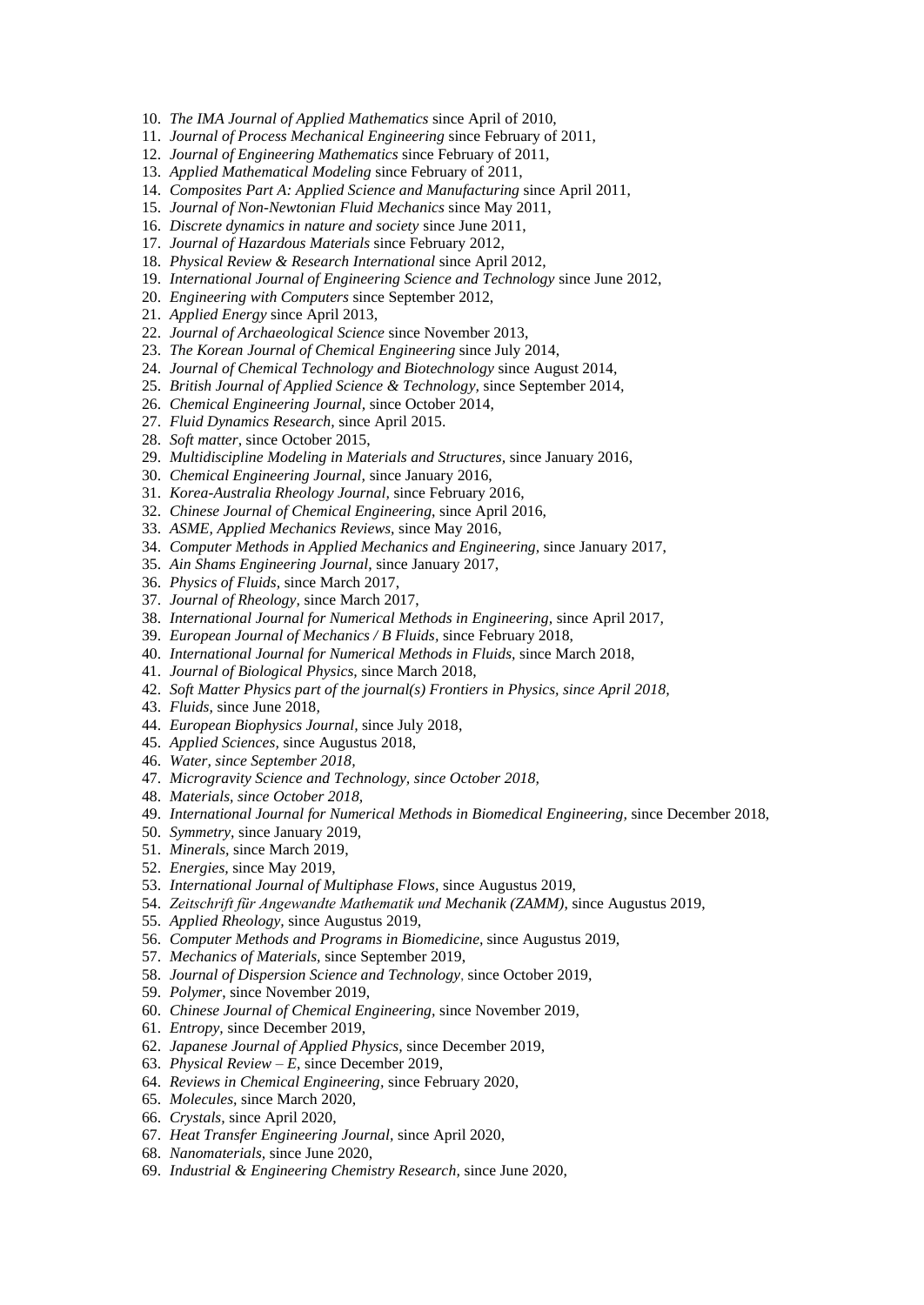- 70. *Physical Review Fluids*, since July 2020,
- 71. *Journal of Applied Mathematics and Computing*, since August 2020,
- 72. *Alexandria Engineering Journal*, since Augustus 2020

Article reviewer of the following international conferences:

- 73. *7th GRACM International Congress on Computational Mechanics* in April of 2011,
- 74. *MDEE2017* in November of 2017,
- 75. *ICBEB2017* in October of 2017*,* Guangzhou,
- 76. *2 nd International Conference on Mechanical, Electric and Industrial Engineering* (MEIE2019) in May 2019, Hangzhou,
- 77. *ICBEB2019* in October of 2019*,* Seoul.

## **SCIENTIFIC & RESEARCH INTREST**

1. Applied Mathematics: Analytical methods for the solution of partial differential methods, linear algebra, Green's functions, perturbations methods, stability analysis and bifurcation theory, differential geometry

2. Unit Operations and Transport Phenomena.

3. Fluid Dynamics: Single- and two-phase flows, free surface and moving boundary flows, nonisothermal flows, flows of Non-Newtonian fluids, physiological flows.

4. Computational Mechanics: Soft Tissue Engineering, Elastic solids.

5. Rheology of viscoplastic and viscoelastic materials: calculations of rheological properties, forming processes of polymeric materials.

6. Computational Linear Algebra: Solution methods of large-scale problems, iterative techniques and preconditioning, eigenvalues and eigenvector calculations of large systems, solution of saddle point problems.

7. Numerical Methods: Solution of ordinary differential equations (Runge-Kutta, Finite Differences, Shooting method), interpolation methods (Lagrange polynomials, Splines), integration techniques (Gauss, Newton-Cotes).

8. Numerical Techniques for the Solution of Partial Differenetial Equations: Finite element, Discontinuous elements, finite differences, finite volumes, boundary elements.

9. Computational Techniques: Differential and algebraic techniques of grid generation, parallelization of algorithms, calculation speed up, 'sparse' matrix computations.

## **FRONT COVER**

1. Soft Matter, 2018,**14**, 4218-4218. DOI: 10.1039/C8SM90095G http://pubs.rsc.org/en/content/articlelanding/2018/sm/c8sm90095g#!divAbstract

#### **JOURNAL ARTICLES**

Α1. Kouris, Ch., Dimakopoulos, J., Georgiou, G. and Tsamopoulos, J., "*Comparison of spectral and finite element methods applied to the study of interfacial instabilities of the core-annular flow in an undulating tube*"*, Intern. J. Num. Meth. Fluids*, **39** (1), 41-73 (2002).

Α2. Dimakopoulos, Y., and Tsamopoulos, J., "*Transient displacement of a Newtonian fluid by air in straight or suddenly constricted tubes*", *Phys. Fluids*, **15** (7), 1973-1991 (2003).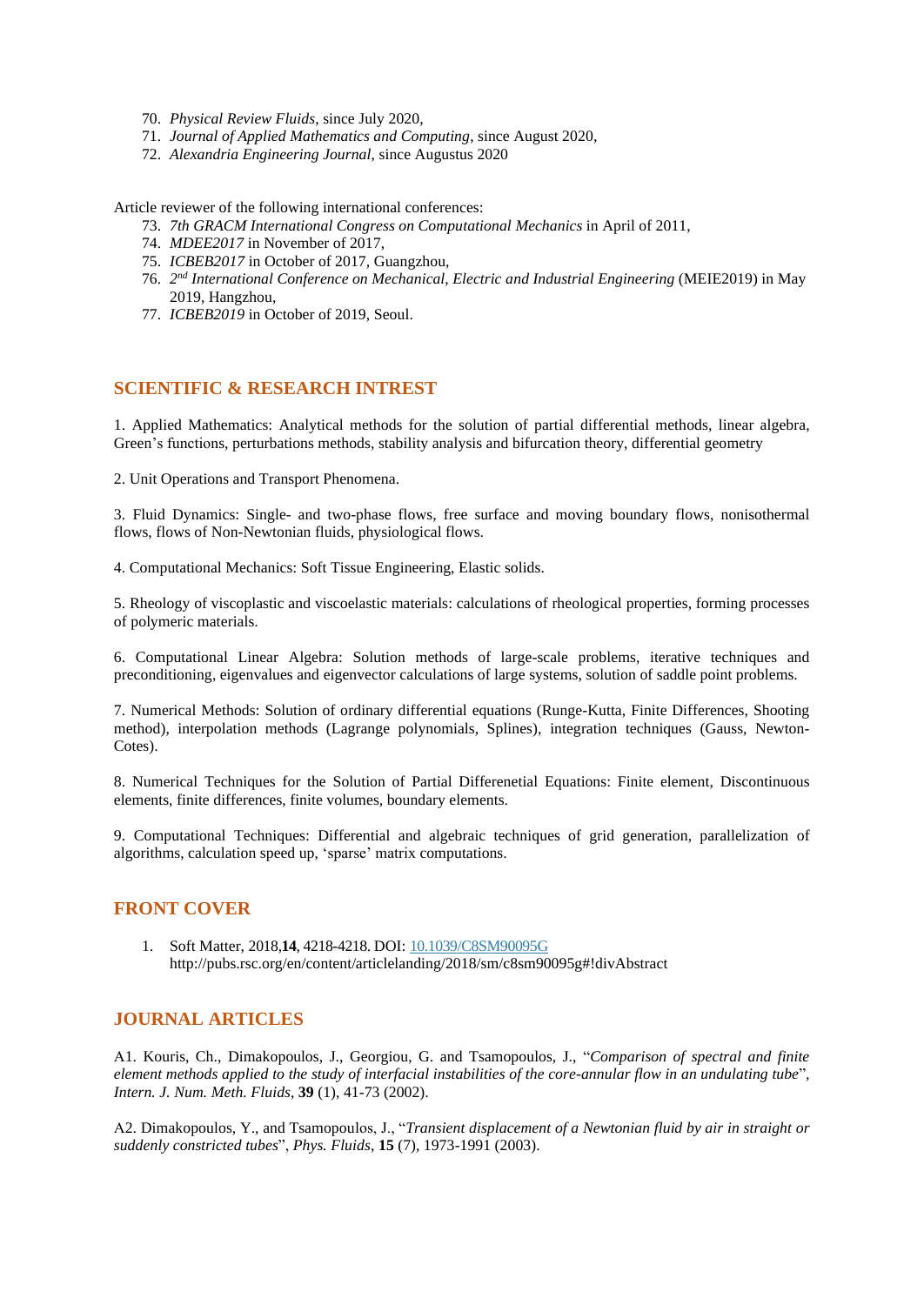Α3. Dimakopoulos, Y., and Tsamopoulos, J., "*Transient* d*isplacement of a viscoplastic fluid by air in straight or suddenly constricted tubes*", *J. Non-Newtonian Fluid Mech.*, **112**, 43-75 (2003).

Α4. Dimakopoulos, Y., and Tsamopoulos, J., "*A quasi-elliptic transformation for moving boundary problems with large anisotropic deformations*", *J. Comp. Physics*, **192**, 494-522 (2003).

Α5. Dimakopoulos, Y., and Tsamopoulos, J., "*On the gas-penetration in straight tubes completely filled with a viscoelastic fluid*", *J. Non-Newtonian Fluid Mech.*, **117** (2-3), 117-139 (2004).

Α6. Dimakopoulos, Y., and Tsamopoulos, J., "*Gas assisted injection molding with fluids partially occupying straight and complex tubes*", *Polym. Eng. Sci.*, **46** (1), 47-68 (2006).

Α7. Foteinopoulou, K., Mavrantzas, V., Dimakopoulos, Y., and Tsamopoulos, J., "*Numerical simulation of multiple bubbles growing in a Newtonian liquid filament undergoing stretching*", *Phys. Fluids*, **18** (4), art. no 042106, 1-24 (2006).

Α8. Dimakopoulos, Y., and Tsamopoulos, J., "*Transient displacement of Newtonian liquid by air in periodically constricted circular tubes*", *AIChE J.*, **52** (8), 2707-2726 (2006).

Α9. Dimakopoulos, Y., and Tsamopoulos, J., "*Transient displacement of Newtonian and viscoplastic liquid by air in complex tubes*", *J. Non-Newtonian Fluid Mech.*, **142** (1-3), 117-139 (2007).

Α10. Zacharioudaki, M., Kouris, C., Dimakopoulos, Y., and Tsamopoulos, J., "*A direct comparison between volume and surface tracking methods with a boundary-fitted coordinate transformation and 3rd order upwinding*", *J. Comp. Physics*, **227** (2), 1428-1469 (2007).

Α11. Tsamopoulos, J., Dimakopoulos, Y., Chatzidai, N., Karapetsas, G., and Pavlidis, M., "*Steady bubble rise, deformation and entrapment in Bingham fluids*", *J. Fluid Mech.,* **601***,* 123-164 (2008).

Α12. Chatzidai, N., Giannousakis, A., Dimakopoulos, Y., and Tsamopoulos, J., "*On the elliptic mesh generation in domains containing multiple inclusions and undergoing large deformations*", *J. Comp. Phys.*, **228**, 1980-2011 (2009).

Α13. Dimakopoulos, Y., and Tsamopoulos, J., "*On the transient coating of a straight tube with a viscoelastic material*", *J. Non-Newtonian Fluid Mech.*, **159** (1-3), 95-114 (2009).

Α14. Papaioannou, J, Karapetsas, G., Dimakopoulos, Y., and Tsamopoulos, J., "*Injection of a viscoplastic material inside a tube or between two parallel disks: Conditions for wall detachment of the advancing front*", *J. Rheology*, **53** (5), 1155-1191 (2009).

Α15. Pavlidis, M., Dimakopoulos, Y., and Tsamopoulos, J., "*Analytical and numerical solutions for the flow of an undeformed viscoelastic film down a vertical cylinder*", *Rheologica Acta,* **48** (9), 1031-1048(2009).

Α16. Dimakopoulos, Y., "*An efficient parallel fully implicit algorithm for the simulation of transient free surface flows of multimode viscoelastic liquids*", *J. Non-Newtonian Fluid Mech.*, **165** (7-8), 409-424 (2010).

Α1**7**. Pavlidis, M., Dimakopoulos, Y., and Tsamopoulos, J., "*Steady viscoelastic film flow over 2D topography: I. The effect of viscoelastic properties under creeping flow*", *J. Non-Newtonian Fluid Mech.*, **165** (11-12), 576- 591 (2010).

Α18. Chatzidai, N., Dimakopoulos, Y., and Tsamopoulos, J., "*Viscous effects on the oscillations of two equal and deformable bubbles under a step-change in pressure*", *J. Fluid Mech.*, **673**, 513-547 (2011).

Α19. Dimakopoulos, Y., Bogaerds, A., Anderson, P., Hulsen, M., Baaijens, F.P.T., "*Direct numerical simulation of a 2D idealized aortic heart valve at physiological flow rates*", *Comp. Meth. Biomech. and Biomed. Engrg,* **15** (11), 1157-1179 (2012).

Α20. Dimakopoulos, Y., Pavlidis, M., and Tsamopoulos, J., "*Steady bubble rise in Herschel–Bulkley fluids and comparison of predictions via the Augmented Lagrangian Method with those via the Papanastasiou model*", *J. Non-Newtonian Fluid Mech.,* pp. 34-51 (2013), DOI information: 10.1016/j.jnnfm.2012.10.012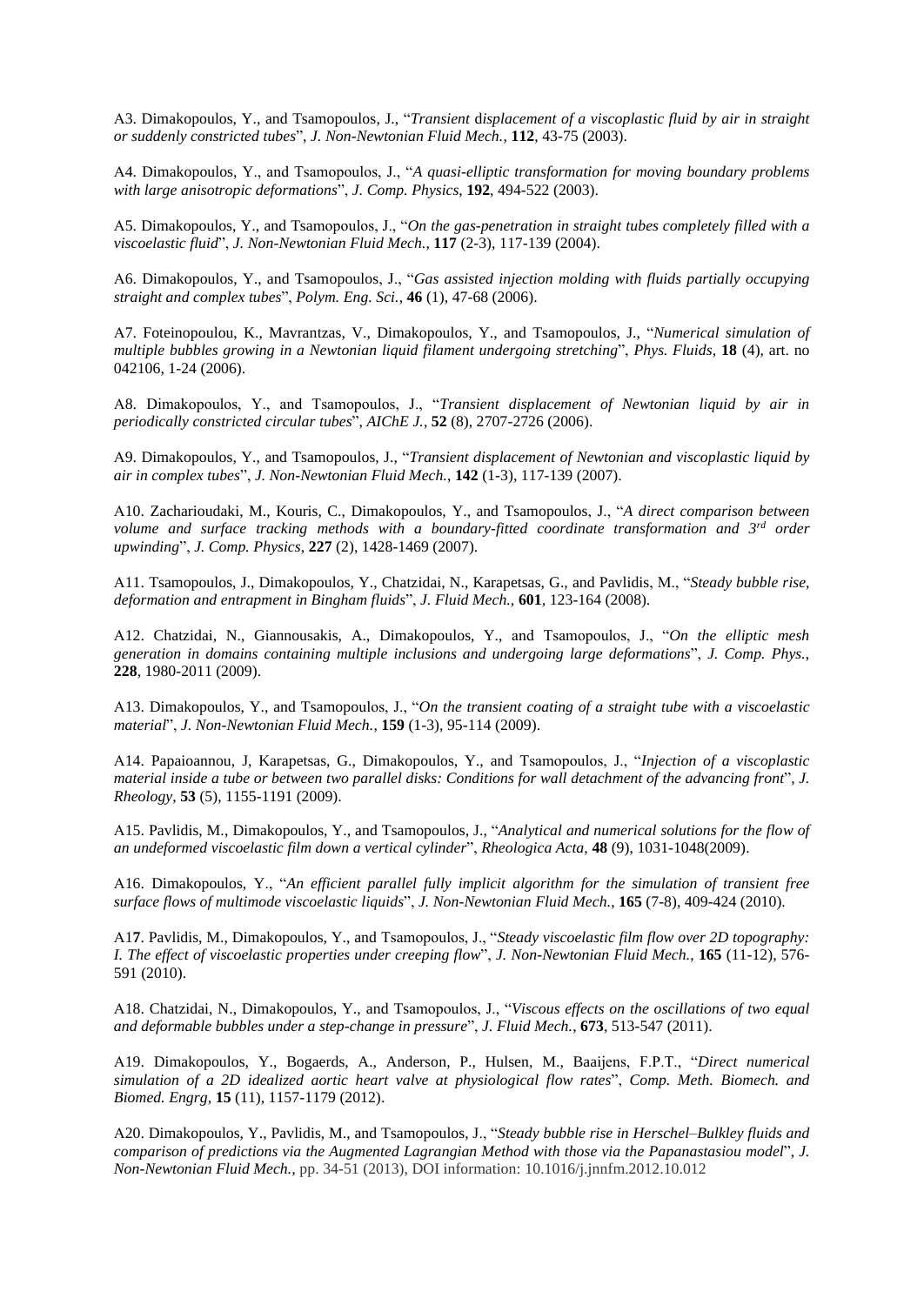Α21. Tseropoulos, G., Dimakopoulos, Y., Tsamopoulos, J., and Lyberatos, G., "*On the flow characteristics of the conical Minoan pipes used in water supply systems, via Computational Fluid Dynamics*", *[J.](http://www.scopus.com/source/sourceInfo.url?sourceId=31405&origin=resultslist)  [Archaeological Sc.](http://www.scopus.com/source/sourceInfo.url?sourceId=31405&origin=resultslist)* **40** (4), 2057-2068 (2013).

Α22. Dimakopoulos, Y., Karapetsas, G., Malamataris, N.A., Mitsoulis, E., "*The Free (open) Boundary Condition at Inflow Boundaries*", *J. Non-Newtonian Fluid Mech.,* **187-188***,* 16-31 (2012).

Α23. Tsouka, S., Dimakopoulos, Y., Mavrantzas V., and Tsamopoulos, J., "*Stress gradient induced migration of polymers in corrugated channels*", J. Rheol. **58**, 911-947 (2014). http://dx.doi.org/10.1122/1.4880245.

Α24. Papaioannou, J., Giannousakis, A., Dimakopoulos, Y., and Tsamopoulos, J., "*[Bubble deformation and](http://www.scopus.com/record/display.url?eid=2-s2.0-84900406735&origin=resultslist&sort=plf-f&src=s&st1=Dimakopoulos&sid=3F1B23DF94BA9B348159D03724BCE654.WXhD7YyTQ6A7Pvk9AlA%3a20&sot=b&sdt=b&sl=25&s=AUTHOR-NAME%28Dimakopoulos%29&relpos=1&relpos=1&citeCnt=0&searchTerm=AUTHOR-NAME%28Dimakopoulos%29)  [growth inside viscoelastic filaments undergoing very large extensions](http://www.scopus.com/record/display.url?eid=2-s2.0-84900406735&origin=resultslist&sort=plf-f&src=s&st1=Dimakopoulos&sid=3F1B23DF94BA9B348159D03724BCE654.WXhD7YyTQ6A7Pvk9AlA%3a20&sot=b&sdt=b&sl=25&s=AUTHOR-NAME%28Dimakopoulos%29&relpos=1&relpos=1&citeCnt=0&searchTerm=AUTHOR-NAME%28Dimakopoulos%29)*", *Industrial and Engineering Chemistry Research* **53** (18), 7548-7569 (2014).

A25. Dimakopoulos, Y., Kelesidis, G. Tsouka, S., Georgiou, G., and Tsamopoulos, J., "*Hemodynamics in stenotic vessels of small diameter under steady state conditions: Effect of viscoelasticity and migration of Red Blood Cells*", *Biorheology* **52**, 183-210 (2015).

A26. Fraggedakis, D., Kouris, C., Dimakopoulos, Y., and Tsamopoulos, J., "*Flow of two immiscible fluids in a periodically constricted tube: Transitions to stratified, segmented, churn, spray or segregated flow*", *Phys. Fluids* **27**, 082102 (2015); http://dx.doi.org/10.1063/1.4928052.

A27. Pettas, D., Karapetsas, G., Dimakopoulos, Y., and Tsamopoulos, J., "*On the origin of extrusion instabilities: Linear stability analysis of the viscoelastic die swell*", *J. Non-Newtonian Fluid Mech.* **224**, 61-77 (2015).

A28. Fraggedakis, D., Pavlidis, M., Dimakopoulos, Y., and Tsamopoulos, J., "*On the velocity discontinuity at a critical volume of a bubble rising in a viscoelastic fluid*", *J. Fluid Mech.* **789**, 310-346 (2016)**.**

Α29. Tsouka, S., Dimakopoulos, Y., and Tsamopoulos, J., "*Stress gradient induced migration of polymers in corrugated channels*", *J. Non-Newtonian Fluid Mech*. **228**, 79-95 (2016). doi:10.1016/j.jnnfm.2015.12.011

Α30. Lampropoulos, N., Dimakopoulos, Y., and Tsamopoulos, J., "*Transient flow of gravity-driven viscous films over substrates with rectangular topographical features*", *Microfluidics & Nanofluidics* **20** (3), 1-24 (2016).

Α31. Syrakos, A., Dimakopoulos, Y., Georgiou, G., and Tsamopoulos, J., "*Viscoplastic flow in an extrusion damper*", *J. Non-Newtonian Fluid Mech.* **232** (1)*,* 102-124 doi:10.1016/j.jnnfm.2016.02.011 (2016).

A32. Pavlidis, M., Karapetsas, G., Dimakopoulos, Y., and Tsamopoulos, J., "*Steady viscoelastic film flow over 2D topography: II. The effect of capillarity inertia and substrate geometry in preparation*", *J. Non-Newtonian Fluid Mech.* **234** (1), 201-214 (2016).

A33. Fraggedakis, D., Dimakopoulos, Y., and Tsamopoulos, J., "*Yielding the yield stress analysis: A thorough comparison of recently proposed elasto-visco-plastic (EVP) fluid models*", *J. Non-Newtonian Fluid Mech.* **236**, 104-122 (2016).

A34. Fraggedakis, D., Dimakopoulos, Y., and Tsamopoulos, J., "*Yielding the yield stress analysis: A study focused on the effects of elasticity on the settling of a single spherical particle in simple yield-stress-fluids*", *Soft Matter* **12** (24), 5378-5401 (2016).

A35. Karapetas, G., Lampropoulos, N., Dimakopoulos, Y., and Tsamopoulos, J., *"Transient flow of gravitydriven viscous films over 3D patterned substrates: Conditions leading to Wenzel, Cassie and intermediate states", Microfluidics & Nanofluidics, 21:17* (2017).

A36. Pettas, D., Karapetsas, G., Dimakopoulos, Y., Tsamopoulos, J., "*On the degree of wetting of a slit by a liquid film flowing along an inclined plane*", *Journal of Fluid Mechanics* **820**, 5-41 (2017).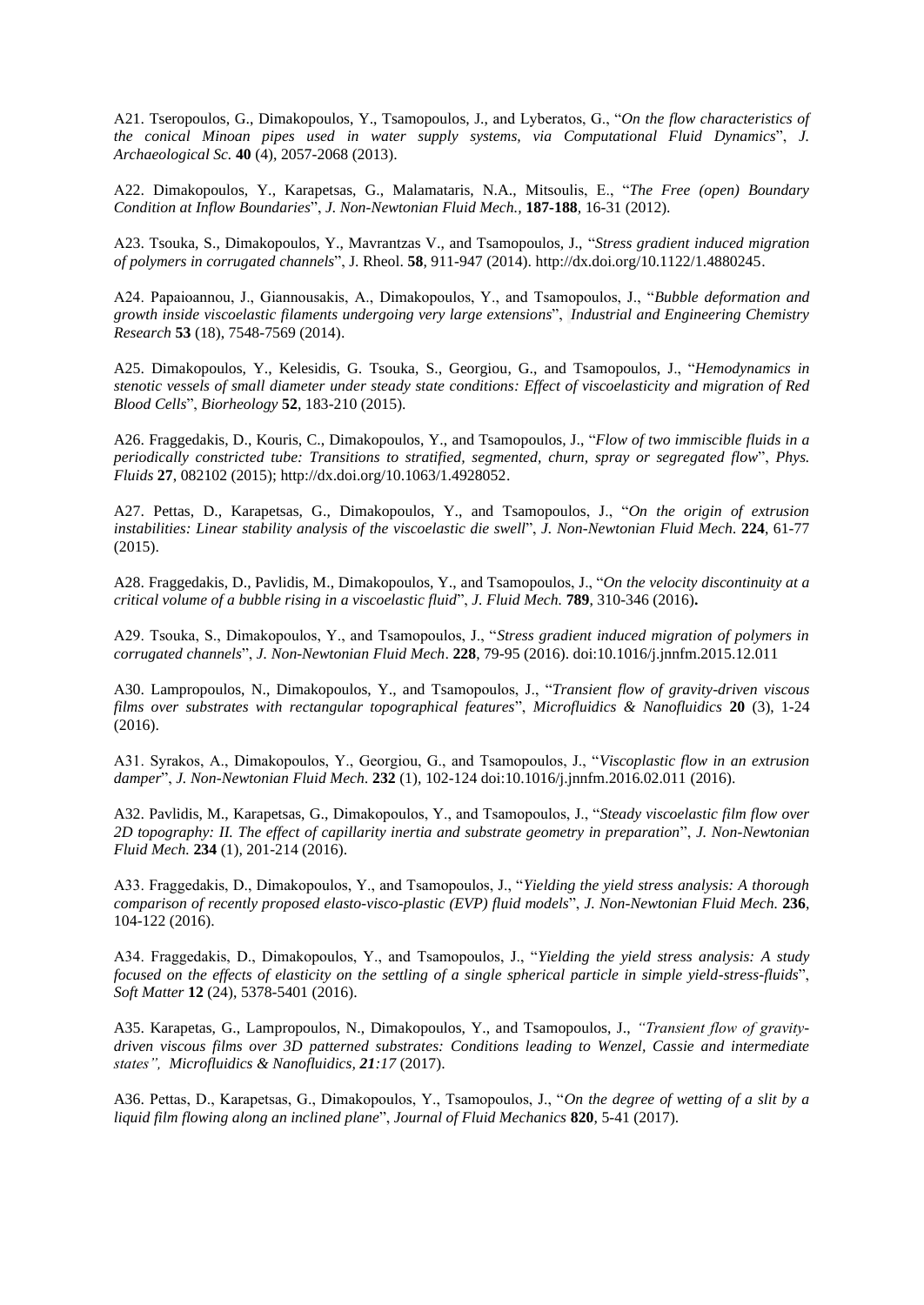A37. Fraggedakis, D., Papaioannou, J., Dimakopoulos, Y., Tsamopoulos, J., *"Discretization of Three-Dimensional Free Surface Flows and Moving Boundary Problems via Elliptic Grid Methods based on Variational Principles", Journal of Computational Physics* **344**, 127-150 (2017).

A38. Martino, E., Koilias, G., Athanasiou, M., Katsaounis, A., Dimakopoulos, J., Tsamopoulos, J., *"Experimental investigation and mathematical modeling of triode PEM fuel cells", Electrochimica Acta* **248**, 518-533 (2017)*.*

A39. Syrakos, A., Varchanis, S., Dimakopoulos, Y., Goulas, A., Tsamopoulos J. "*A critical analysis of some popular methods for the calculation of the gradient in finite volume methods, with suggestions for improvements*", Physics of Fluids **29**, 127103 (2017); https://doi.org/10.1063/1.4997682.

A40. Varchanis, S., Dimakopoulos, Y., and Tsamopoulos J., "*Steady film flow over a substrate with rectangular trenches forming air inclusions*", Phys. Rev. Fluids **2**, 124001 (2017).

A41. Varchanis, S., Dimakopoulos, Y., Tsamopoulos J. "*Evaluation of tube models for linear entangled polymers in simple and complex flows*", Journal of Rheology 62, 25 (2018); https://doi.org/10.1122/1.5009197.

A42. Dimakopoulos, Y., Makrygiorgos, G., Georgiou, G., and Tsamopoulos J., "*The PAL (Penalized Augmented Lagrangian) Method for Computing Viscoplastic flows: a Fast Converging Scheme*", *J. Non-Newtonian Fluid Mech.* **256**, 23-41 (2018)[; https://doi.org/10.1016/j.jnnfm.2018.03.009.](https://doi.org/10.1016/j.jnnfm.2018.03.009)

A43. Syrakos, A., Dimakopoulos, Y., and Tsamopoulos J., "*Theoretical study of the flow in a fluid damper containing high viscosity silicone oil: effects of shear-thinning and viscoelasticity*", *Physics of Fluids* **30**, 030708 (2018); https://doi.org/10.1063/1.5011755.

A44. Varchanis, S., Dimakopoulos, Y., Wagner, C., and Tsamopoulos J., "*How viscoelastic is Human Blood Plasma?*", *Soft Matter* **14**, 4238-4251 (2018), DOI: 10.1039/C8SM00061A.

A45. Karapetsas, G., Photeinos, D., Dimakopoulos, Y., and Tsamopoulos, J., "*Enhancement of the bubble rise velocity in a viscoplastic fluid through an oscillatory pressure field*", *JFM* **865**, 381-413 (2019), DOI: 10.1017/jfm.2019.49.

A46. Varchanis S., Makrygiorgos, G., Moschopoulos, P., Dimakopoulos, Y., and Tsamopoulos, J., "*Modelling and Rheology of Thixotropic Elastoviscoplastic Fluids*", Journal of Rheology **63**, 609 (2019); [https://doi.org/10.1122/1.5049136.](https://doi.org/10.1122/1.5049136)

A47. De Corato, M., Saint-Michel, B., Makrygiorgos, G., Dimakopoulos, Y., Tsamopoulos, J., and Garbin V., "*Oscillations of small bubbles and medium yielding in elastoviscoplastic fluids*", Phys. Rev. Fluids **4**, 073301 (2019)**.**

A48. Varchanis, S. Syrakos, A., Dimakopoulos, Y., and Tsamopoulos, J., *"A new Finite Element formulation for viscoelastic flows: Circumventing simultaneously the LBB condition and the high-Weissenberg number problem"*, JNNFM **[267](https://www.sciencedirect.com/science/journal/03770257/267/supp/C)**, 78-97 (2019). <https://doi.org/10.1016/j.jnnfm.2019.04.003>

A49. Pettas, D., Karapetsas, G., Dimakopoulos, Y., Tsamopoulos, J., *"Viscoelastic film flows over an inclined substrate with topography. I. Steady state"*, Physical Review Fluids 4 (8), 083303 (2019). **Editor's selection.**

A50. Pettas, D., Karapetsas, G., Dimakopoulos, Y., Tsamopoulos, J., *"Viscoelastic film flows over an inclined substrate with topography. II. Linear Stability Analysis"*, Physical Review Fluids 4 (8), 083304 (2019). **Editor's selection.**

A51. De Corate, M., Dimakopoulos, Y., and Tsamopoulos, J., *"The rising velocity of a slowly pulsating bubble in a shear thinning"*, Physics of Fluids 31 (8), 083103 (2019). **Editor's Pick.**

A52. Syrakos, A., Dimakopoulos, Y., and Tsamopoulos, J., "A finite volume method for the simulation of elastoviscoplastic flows and its application to the lid-driven cavity case", Journal of Non-Newtonian Fluid Mechanics 275, 104216 (2020).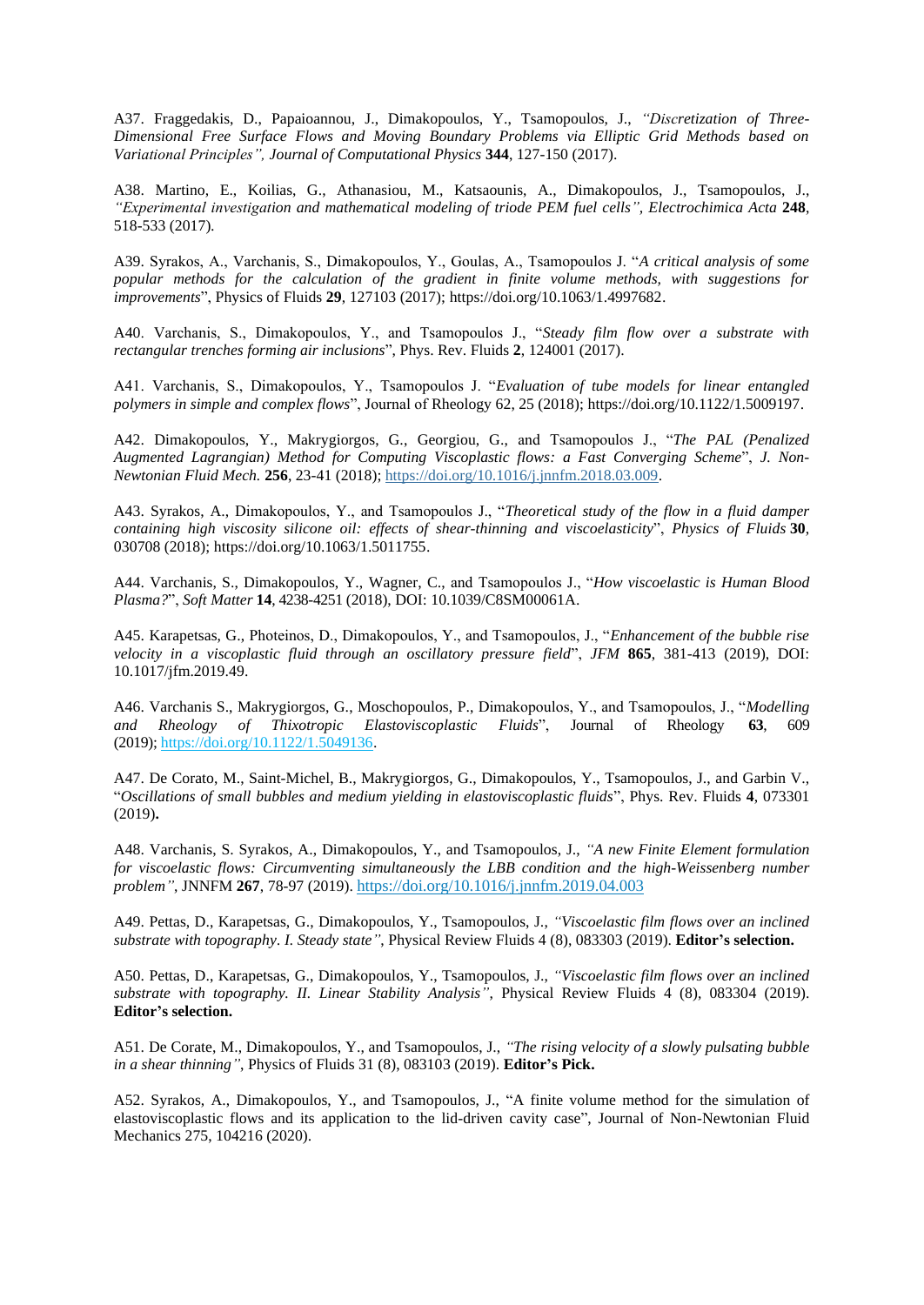A53. Moschopoulos, P., Dimakopoulos, Y., and Tsamopoulos, J., *"Electro-osmotic flow of electrolyte solutions of PEO in microfluidic channels"*, Journal of Colloid and Interface Science 563, 381-393 (2020).

A54. Varchanis, S., Haward, J., Hopkins, C., Syrakos, A., Shen, Q., Dimakopoulos, Y., and Tsamopoulos, J., *"Transition between solid and liquid state of yield-stress fluids under purely extensional deformations"*, Proceedings of the National Academy of Sciences 117 (23), 12611-12617 (2020).

A55. Pettas, D., Dimakopoulos, Y., Tsamopoulos, J., "*Steady flow of a viscoelastic film over an inclined plane featuring periodic slits",* Journal of Non-Newtonian Fluid Mechanics 278, 104243 (2020).

A56. Giannokostas, K., P Moschopoulos, P., Varchanis, S. Dimakopoulos, Y., Tsamopoulos, J., "*Advanced Constitutive Modeling of the Thixotropic Elasto-Visco-Plastic Behavior of Blood: Description of the Model and Rheological Predictions",* Materials 13 (18), 4184 (2020).

A57. Moschopoulos, P., Syrakos, A., Dimakopoulos, Y., Tsamopoulos, J., "*[Dynamics of viscoplastic filament](javascript:void(0))  [stretching"](javascript:void(0)),* Journal of Non-Newtonian Fluid Mechanics 284, 104371 (2020).

A58. Varchanis, S., Syrakos, A., Dimakopoulos, Y., Tsamopoulos, J., ["PEGAFEM-V: A new petrov-galerkin](javascript:void(0))  [finite element method for free surface viscoelastic flows"](javascript:void(0)) Journal of Non-Newtonian Fluid Mechanics 284, 104365

#### **PRESENTATIONS IN CONFERENCES**

P1. Dimakopoulos, Y., and Tsamopoulos, J., "*Dynamic Simulation of the Gas-Assisted Injection Molding Process*", 4<sup>th</sup> EUROMECH Fluid Mechanics Conference, Eindhoven, NETHERLANDS, November 2000. Abstract in the Conference Proceedings p. 263

P2. Dimakopoulos, Y., and Tsamopoulos, J., "*Displacement of a viscous fluid by air in a cylindrical pipe*", 3rd Panhellenic Conference in Chemical Engineering, Athens, GREECE, May 2001. Paper in the Proceedings, pp. 797-800, (2001).

P3. Dimakopoulos, Y., and Tsamopoulos, J., "*Fluid displacement by air in a capillary tube*", 6th National Congress on Mechanics (dedicated to the memory of the late Professor & Academician P. S. Theocaris). Organized by the Hellenic Society of Theoretical and Applied Mechanics (HSTAM), July 2001, Thessaloniki, GREECE. Paper in the Proceedings, Vol. I, pp. 84-89, (2001).

P4. Dimakopoulos, Y., and Tsamopoulos, J., "*A finite element method for simulating the penetration of a long bubble through a viscous fluid in a tube with a 4 to 1 contraction*", 1st National Conference on Recent Advances in Mechanical Engineering, September 2001, Patras, GREECE. Paper in the Proceedings (CD available).

P5. Dimakopoulos, Y., and Tsamopoulos, J., "*Gas-assisted injection molding in straight and constricted tubes*", 18th International Conference of the Polymer Processing Society, June 2002, Guimaraes, PORTUGAL. Paper in the Conference Proceedings, pp. 1-9.

P6. Dimakopoulos, Y., and Tsamopoulos, J., "*Simulations of liquid displacement in a tube by pressurized air using a quasi-elliptic mesh generation scheme*", GRACM 2002, June 2002, Patras, GREECE, Abstract in Book of Abstracts and Paper in the Proceedings, pp 1-6, (CD available).

P7. Dimakopoulos, Y., and Tsamopoulos, J., "*Gas-assisted injection molding of Bingham plastics in straight and constricted tubes*", 6th European Conference on Rheology, September 2002, Erlangen, GERMANY, Paper in the Conference Proceedings, pp. 427-428.

P8. Dimakopoulos, Y., and Tsamopoulos, J., "*Displacement of a viscoplastic fluid by air in straight and constricted tubes*", FLOW 2002, October 2002, Patras, GREECE, Paper available in Proceedings (CD available).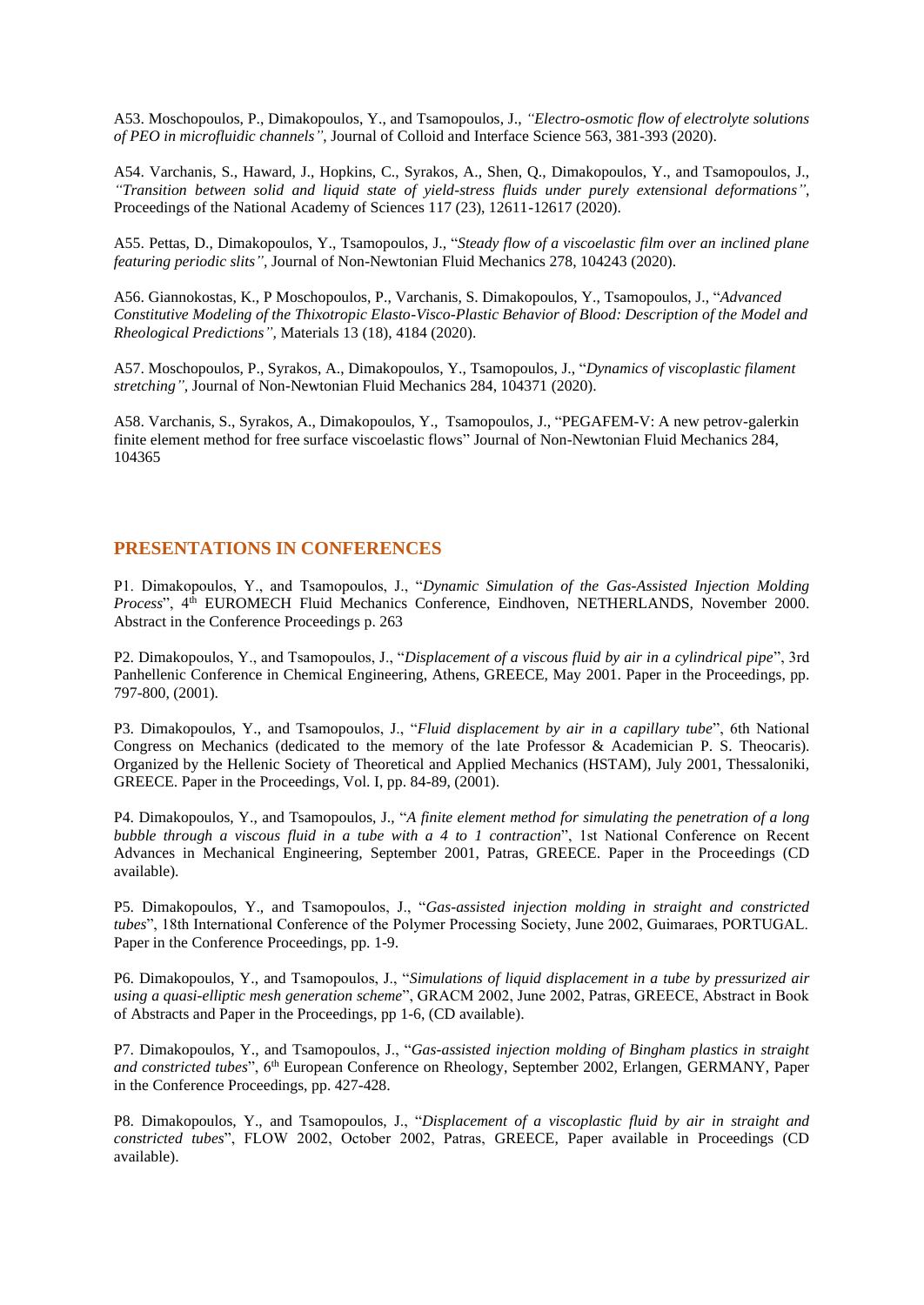P9. Zacharioudakis, Y., Dimakopoulos, Y., and Tsamopoulos, J., "*Nonisothermal displacement of a viscous fluid by air in a cylindrical pipe*", 4rd Panhellenic Conference in Chemical Engineering, Patras, GREECE, May 2003. Paper in the Proceedings, pp. 809-812.

P10. Dimakopoulos, Y., and Tsamopoulos, J., "*Gas-penetration in straight tubes partially or completely occupied by a viscoelastic fluid*", XIIIth International Workshop on Numerical Methods for Non-Newtonian Flows, June 2003, Lausanne, SWITZERLAND, Abstarct available in Proceedings (CD available).

P11. Dimakopoulos, Y., and Tsamopoulos, J., "*Slipping effects on the displacement of a liquid by air inside tubes of varying diameters*", 5th EUROMECH Fluid Mechanics Conference, Toulouse, FRANCE, August 2003. Abstract in the Conference Proceedings, pp. 56.

P12. Dimakopoulos, Y., and Tsamopoulos, J., "*On the formation of long bubbles inside liquid-filled tubes of various shapes*", AIChE 2003 Annual Meeting (special session in honor of the 60<sup>th</sup> Birthday of professor Gary Leal), San Francisco, USA, November 2003. Abstract at the web Conference Site.

P13. Zacharioudakis, Y., Dimakopoulos, Y., and Tsamopoulos, J., "*Nonisothermal transient displacement of viscous fluids from cylindrical tubes by air*", AIChE 2003 Annual Meeting, San Francisco, USA, November 2003. Abstract at the web Conference Site.

P14. Dimakopoulos, Y., and Tsamopoulos, J., "*Transient displacement of viscoelastic liquids by air*", HSR 2004, June 2004, Athens, GREECE. Abstract in the Conference Proceedings, pp. 48.

P15. Dimakopoulos, Y., and Tsamopoulos, J., "*Transient displacement of viscoelastic liquids by air*", 21st International Congress of Theoretical and Applied Mechanics (ICTAM), August 2004, Warsaw, POLAND.

P16. Dimakopoulos, Y., Zacharioudaki, M., and Tsamopoulos, J., "*Transient displacement of viscoelastic liquids by air in periodically constricted circular tubes*", 3rd Annual European Rheology Conference, April 2006, Hersonisos, GREECE.

P17. Photeinopoulou, K., Mavrantzas, V.G., Dimakopoulos, Y., and Tsamopoulos, J., "*Numerical simulation of bubble deformation in liquid filaments undergoing stretching*", 3rd Annual European Rheology Conference, April 2006, Hersonisos, GREECE.

P18. Dimakopoulos, Y., Zacharioudaki, M., and Tsamopoulos, J., "*Transient displacement of a viscous fluid by air in periodically constricted circular tubes*", 6th EUROMECH Fluid Mechanics Conference, June 2006, KTH, Stockholm, SWEDEN.

P19. Chantzidai, N., Pavlidis, M., Karapetsas, G., Dimakopoulos, Y. and Tsamopoulos, J., "*On the flow and the deformation of a bubble in a viscoplastic fluid*", FLOW 2006 (5<sup>th</sup> meeting), November 2006, Patras, GREECE, Paper available in Proceedings (CD available).

P20. Dimakopoulos, Y. and Tsamopoulos, J., "*MPI-Parallel calculations for viscoelastic flows with free surfaces*", FLOW 2006 (5th meeting), November 2006, Patras, GREECE, Paper available in Proceedings (CD available).

P21. Dimakopoulos, Y. and Tsamopoulos, J., "*Gas penetration in complex tubes occupied viscous liquids and Bingham plastics*", 6th Hellenic Conference in Polymer, November 2006, Patras, GREECE, Abstract available in Proceedings (CD available).

P22. Dimakopoulos, Y., and Tsamopoulos, J., "*Gas penetration in straight tubes partially occupied by a viscoelastic liquid*", 4th Annual European Rheology Conference, April 2007, Napoli, ITALY.

P23. Tsamopoulos, J., Dimakopoulos, Y., Karapetsas, G., Chantzidai, N., and Pavlidis, M., "*Steady bubble rise and deformation in Bingham fluids and conditions for their entrapment*", 4th Annual European Rheology Conference, April 2007, Napoli, ITALY.

P24. Dimakopoulos, Y., and Tsamopoulos, J., "*MPI-Parallel calculations for viscoelastic flows with free surfaces*", 6th Panhellenic Conference in Chemical Engineering, June 2007, Athens, GREECE.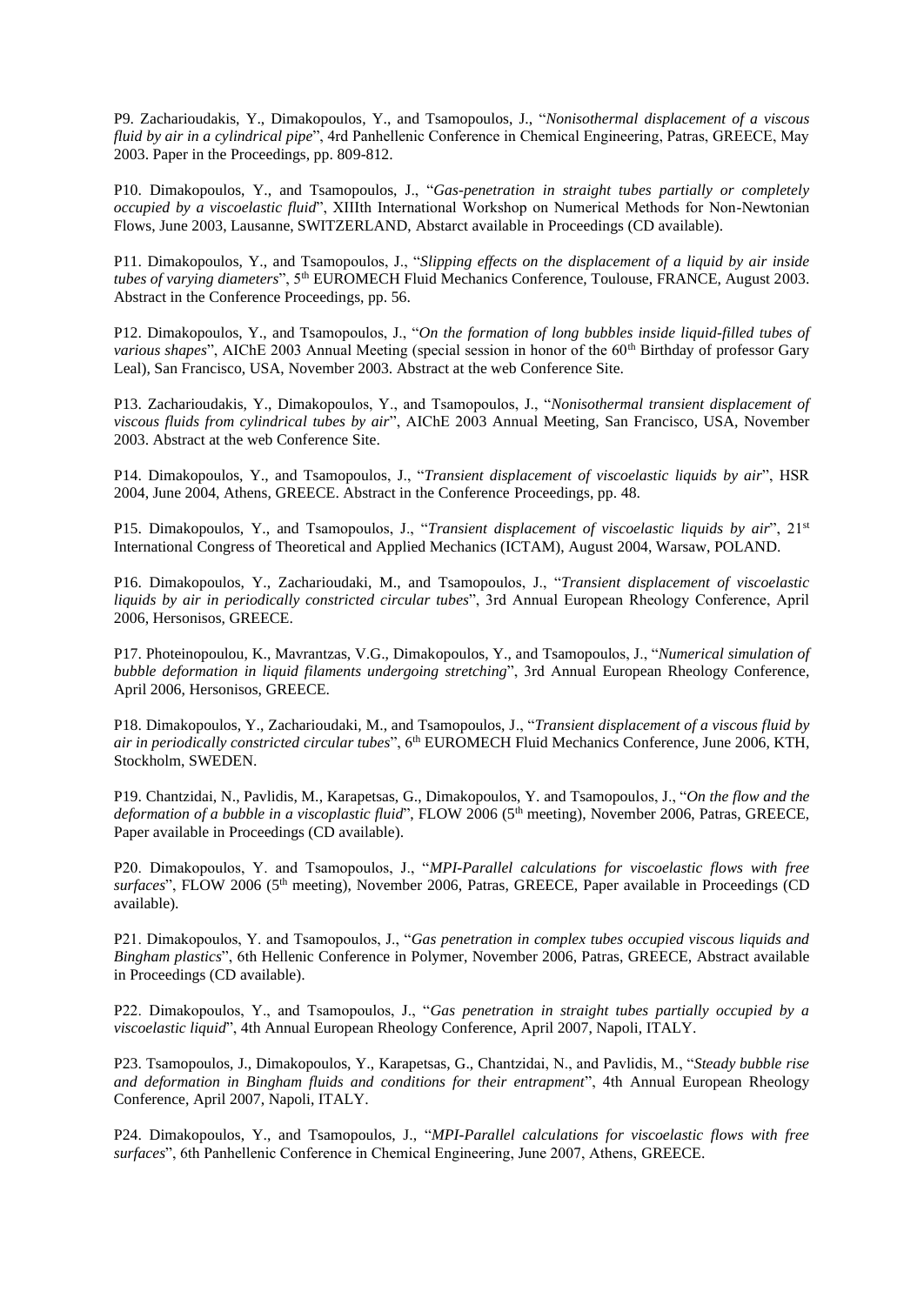P25. Dimakopoulos, Y., and Zacharioudaki, M., "*Instabilities during the displacement of viscoelastic liquids by air in periodically constricted circular tubes*", 6th Panhellenic Conference in Chemical Engineering, June 2007, Athens, GREECE.

P26. Zacharioudaki, M., Kouris, Ch., and Dimakopoulos, Y., "*Comparison between numerical methods for the simulation of two-phase flows*", 6th Panhellenic Conference in Chemical Engineering, June 2007, Athens, GREECE.

P27. Dimakopoulos, Y., and Tsamopoulos, J., "*On the gas penetration in periodically constricted circular tubes filled with viscoelastic liquids*", XVth International Workshop on Numerical Methods for non-Newtonian Flows, June 2007, Rhodes, GREECE.

P28. Tsamopoulos, J., Dimakopoulos, Y., Karapetsas, G., Chantzidai, N., and Pavlidis, M., "*Steady bubble rise and deformation in Bingham fluids and conditions for their entrapment*", XVth International Workshop on Numerical Methods for non-Newtonian Flows, June 2007, Rhodes, GREECE.

P29. Tsamopoulos, J., Dimakopoulos, Y., Karapetsas, G., Chantzidai, N., and Pavlidis, M., "*[Steady bubble rise](http://ecce6.kt.dtu.dk/cm/content/abstract/2473/)  [and deformation in Newtonian and Bingham fluids and conditions for their entrapment](http://ecce6.kt.dtu.dk/cm/content/abstract/2473/)*", 6th European Congress of Chemical Engineering, September 2007, Copenhagen, DENMARK.

P30. Dimakopoulos, Y., and Tsamopoulos, J., "*[On the gas penetration in periodically constricted circular](http://ecce6.kt.dtu.dk/cm/content/abstract/2474/)  [tubes filled with viscoelastic liquids](http://ecce6.kt.dtu.dk/cm/content/abstract/2474/)*", 6th European Congress of Chemical Engineering, September 2007, Copenhagen, DENMARK.

P31. Zacharioudaki, M., Dimakopoulos, Y., and Tsamopoulos, J., "*[Transition from the perfect core-annular](http://ecce6.kt.dtu.dk/cm/content/abstract/3146/)  [flow in a constricted tube to unsteady –](http://ecce6.kt.dtu.dk/cm/content/abstract/3146/) stratified, bubbling, pulsing and spray – flow regimes*", 6th European Congress of Chemical Engineering, September 2007, Copenhagen, DENMARK.

P32. Dimakopoulos, Y., Pavlidis M., and Tsamopoulos, J., "*[Transient](http://ecce6.kt.dtu.dk/cm/content/abstract/3146/) coating of the inner wall of a straight tube with a viscoelastic material*", The XV international congress on Rheology: The Society of Rheology 80<sup>th</sup> Annual Meeting, August 2008, California, USA.

P33. Papaioannou, J., Karapetsas G., Dimakopoulos Y. and Tsamopoulos, J., "*Injection molding of a viscoplastic fluid inside a cylindrical tube or between two parallel coaxial disks*", 5th Annual European Rheology Conference, April 2009, Cardiff, UK.

P34. Papaioannou, J., Karapetsas G., Dimakopoulos Y. and Tsamopoulos, J., "*Injection molding of a viscoplastic fluid inside a cylindrical tube or between two parallel coaxial disks*", 7th Panhellenic Conference in Chemical Engineering, June 2009, Patras, GREECE.

P35. Pavlidis, M., Dimakopoulos Y. and Tsamopoulos, J., "*Steady viscoelastic film flow over 2D topography*", 6th Annual European Rheology Conference, April 2010, Göteborg, SWEDEN.

P36. Pavlidis, M., Dimakopoulos Y. and Tsamopoulos, J., "*Steady viscoelastic film flow over 2D topography*", Multiflow 2010, November 2010, Brussels, BELGIUM.

P37. Papaioannou, J., Yiannousakis, A, Dimakopoulos, Y., and Tsamopoulos, J., "*Deformation of a bubble in a viscoelastic liquid subjected to axisymmetric extensional flow*", 8th Panhellenic Conference in Chemical Engineering, May 2011, Thessaloniki, GREECE.

P38. Pavlidis, M., Dimakopoulos, Y., and Tsamopoulos, J., "*Effect of viscoplasticity and shear thinning in the motion and the deformation of a bubble*", 8th Panhellenic Conference in Chemical Engineering, May 2011, Thessaloniki, GREECE.

P39. Dimakopoulos, Y., Baaijens, F., Hulsen, M., and Bogaerds, A., "*Simulations of the motion of a stented aortic valve interacting with hemodynamic environment*", 8th Panhellenic Conference in Chemical Engineering, May 2011, Thessaloniki, GREECE.

P40. Dimakopoulos, Y, "*Hemodynamics of the aortic valve: numerical simulation and open issues*", HSR 2011, June 2011, Athens, GREECE.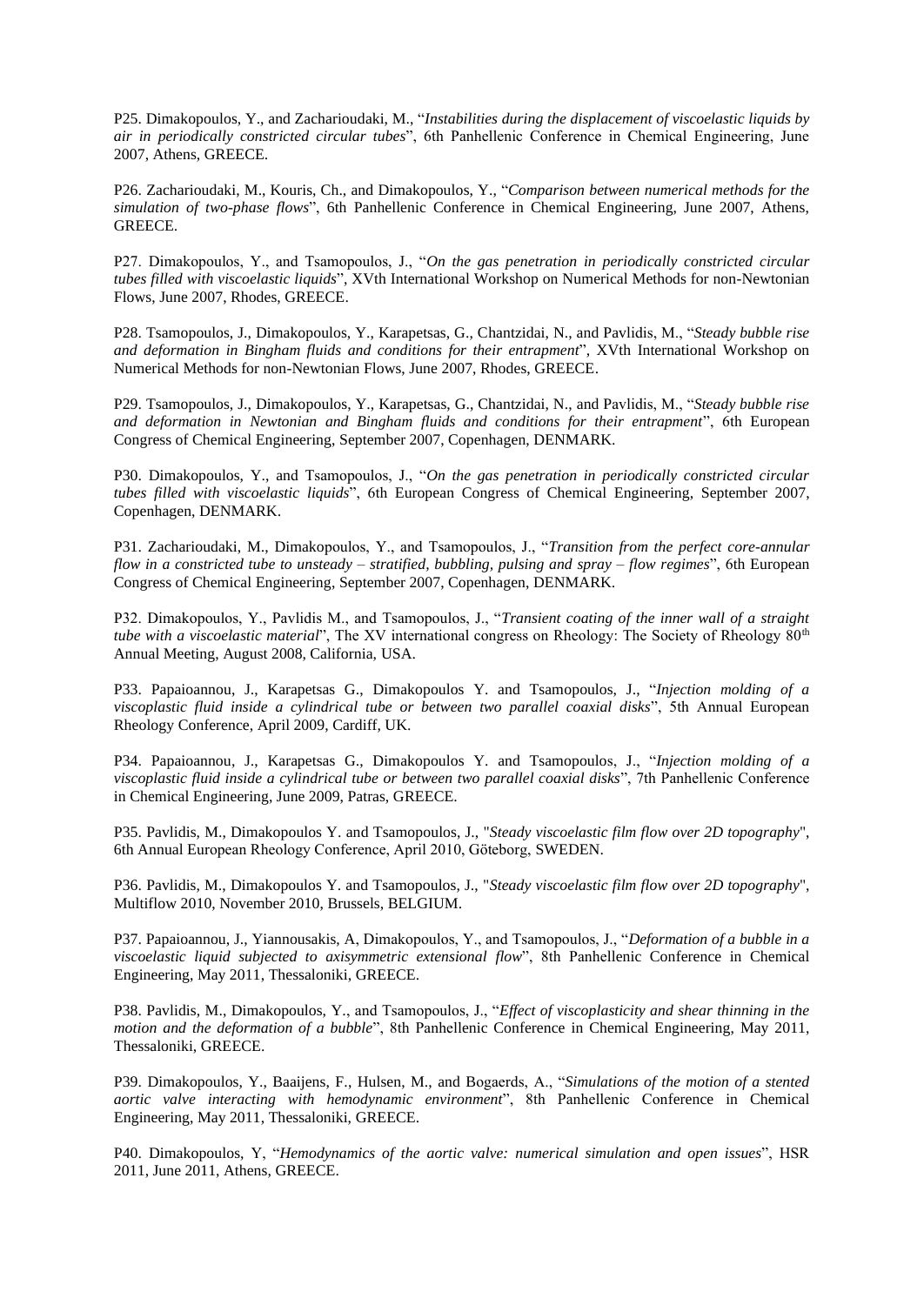P41. Pavlidis, M., Dimakopoulos, Y, and Tsamopoulos, J., "*Topography-induced thickness variation*", HSR 2011, June 2011, Athens, GREECE.

P42. Papaioannou, J., Yiannousakis, A, Dimakopoulos, Y., and Tsamopoulos, J., "*Deformation of a bubble in a viscoelastic liquid subjected to axisymmetric extensional flow*", HSR 2011, June 2011, Athens, GREECE.

P43. Pavlidis, M., Dimakopoulos, Y., and Tsamopoulos, J., "*An improved augmented Lagrangian technique for free surface viscoplastic flows*", GRACM 2011, June-July 2011, Athens, GREECE.

P44. Dimakopoulos, Y., Bogaerds, A., Anderson, P., and Baaijens, F., "*Application of the ficticious domain/Lagrange multiplier method on the simulation of the aortic valve*", GRACM 2011, June-July 2011, Athens, GREECE.

P45. Dimakopoulos, Y., Papaioannou, J., and Tsamopoulos, J., "*A hybrid explicit-implicit scheme for integral constitutive models: Application to the simulation of PSA Materials*", IWNMNNF 2012, March 2012, Blois Castle, FRANCE.

P46. Pavlidis, M., Dimakopoulos, Y., and Tsamopoulos, J., "*Application of an improved augmented Lagrangian scheme for viscoplastic material flows: the rising deformable*", IWNMNNF 2012, March 2012, Blois Castle, FRANCE.

P47. Tseropoulos, G., Dimakopoulos, Y., Tsamopoulos, J., and Lyberatos, G., "*Computational Fluid Dynamics (CFD) evaluation of the flow characteristics of the Conical Minoan Terracotta Pipes in the Bronze Age*", IWA Specialized Conference on Water & Wastewater Technologies in Ancient Civilizations, March 2012, Instabul, TURKEY.

P48. Dimakopoulos, Y., "*Fluid Structure Interaction of the aortic valve with the hemodynamic environment: A Fictitious Domain/ Lagrange Multiplier Approximation*", Workshop on Hemodynamics and Hemorheology, February 2012, Nicosia, CYPRUS.

P49. Dimakopoulos, Y., Papaioannou, J., and Tsamopoulos, "*Cavity growth in pressure sensitive adhesive materials: 3D Finite element calculations*", The XVIth International Congress on Rheology, August 2012, Lisboan, PORTUGAN.

P50. Dimakopoulos, Y., Papaioannou, J., and Tsamopoulos, J., "*Filament stretching of pressure sensitive adhesive with gas inclusions: a 3D hyperelastic-viscoelastic model and numerical simulations*", 23rd ICTAM, August 2012, Beijing, CHINA.

P51. Photeinos, D., Dimakopoulos, Y., and Tsamopoulos, J., "*Increase of the mean velocity of a bubble rise in a viscoplastic fluid induced by an oscillating pressure field*", 23rd ICTAM, August 2012, Beijing, CHINA.

P52. Papaioannou, J., Dimakopoulos, Y., and Tsamopoulos, J., "*A fully implicit 3D elliptic mesh generator for moving boundary flow problems with large arbitrary deformations*", 20th ECCOMAS, September 2012, Vienna, AUSTRIA.

P53. Dimakopoulos, Y., Papaioannou, J., and Tsamopoulos, J., "*A fast explicit-implicit integration method for non-linear integral constitutive models casted in a Lagrangian Finite Element framework: Application to the filament stretching of pressure sensitive adhesives*", 20th ECCOMAS, September 2012, Vienna, AUSTRIA.

P54. Papaioannou, J., Dimakopoulos, Y., and Tsamopoulos, J., "*Three-dimensional deformation of a bubble in the bulk of a stretched Newtonian fluid*", FLOW 2012 (8<sup>th</sup> meeting), November 2012, Volos, GREECE.

P55. Dimakopoulos, Y., "*A parallel algorithm for integral constitutive models*", Workshop on Parallel processing and Computational Oceanography, November 2012, CYPRUS.

P56. Tsouka, S., Hitzazis, J., Dimakopoulos, Y., and Tsamopoulos, J., "*Stress induced migration phenomena in corrugated channels*", AERC 2013, Leuven, BELGIUM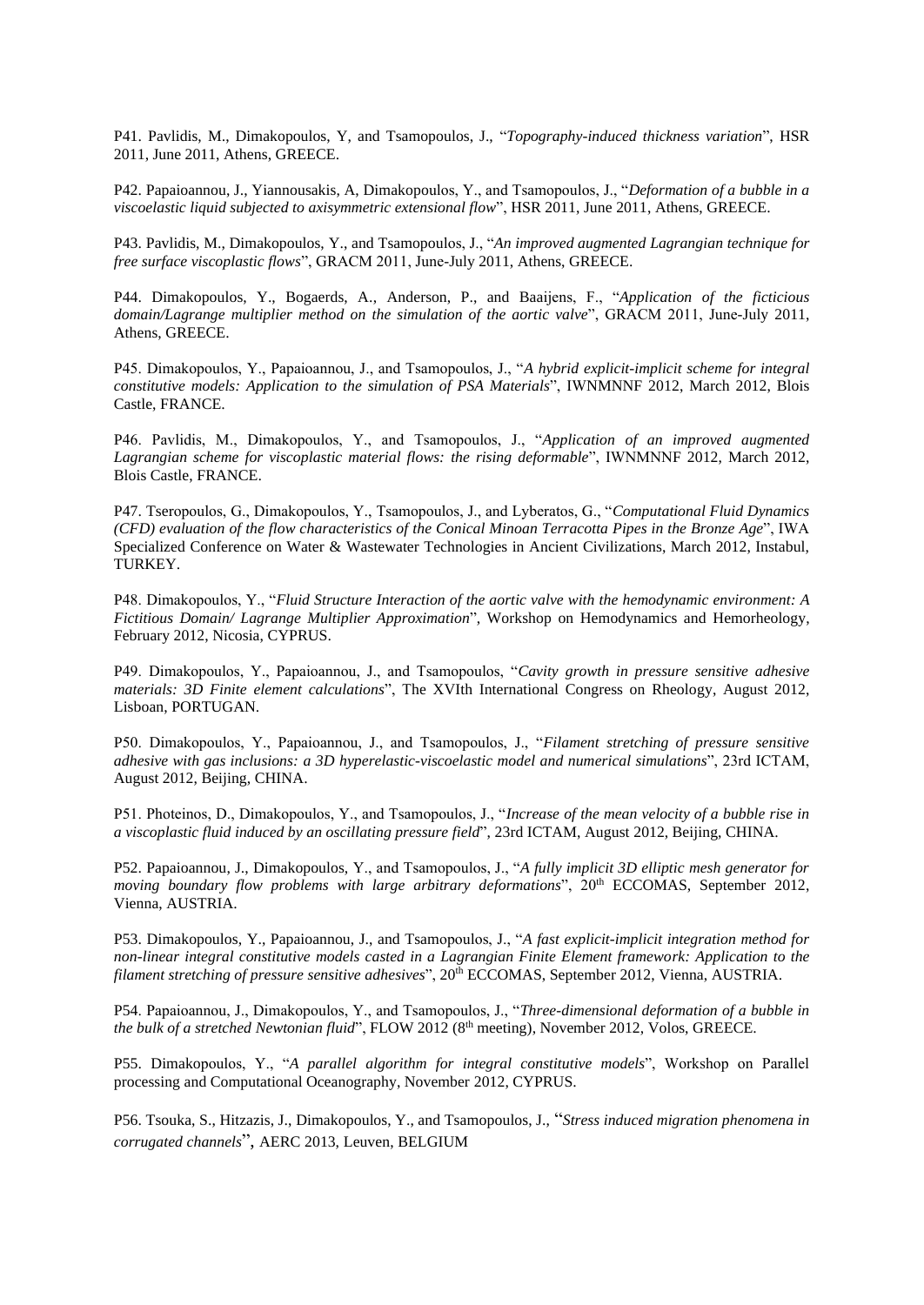P57. Georgiou, G., Kelesidis, G., Dimakopoulos, Y., and Tsamopoulos, J., "*Effect of blood viscoelasticity on the flow in microvessels*", Workshop on Bioengineering and Patient–Specific Cardiovascular Modeling-April 2013, Limassol, CYPRUS.

P58. Kelesidis, G., Georgiou, G., Dimakopoulos, Y., and Tsamopoulos, J., "*Viscoelastic behavior of blood in small vessels: a numerical investigation*", ESB CONGRESS 2013, AUGUST 2013, Patras, GREECE.

P59. Dimakopoulos, Y., Syrakos, A., Georgiou, G., Papadopoulos, K., Tsamopoulos, J., "*Effect of RBC migration phenomena on the hemodynamics in stenotic microvessels under pulsating flow conditions",* AERC 2014, April 2014, Karlsruhe**,** GERMANY.

P60. Fraggedakis, D., Pavlidis, M., Dimakopoulos, Y., and Tsamopoulos, J., "*On the abrupt increase of the rise velocity of a deformable bubble in viscoelastic solutions"*, AERC 2014, April 2014, Karlsruhe**,** GERMANY.

P61. Photeinos, D., Dimakopoulos, Y., and Tsamopoulos, J., "*On the increase of the Mean Rise Velocity of a Bubble in a Viscoplastic Fluid Induced by an Oscillating Pressure Field"*, AERC 2014, April 2014, Karlsruhe**,** GERMANY.

P62. Michalaki, Dimakopoulos, Y., and Tsamopoulos, J., "*Rising and Deforming Bubble in an Elastoviscoplastic Fluid"*, HSR 2014, July 2014, Heraklion**,** GREECE.

P63. Dimakopoulos, Y., Syrakos, A., Georgiou, G., Tsamopoulos, J., "*Effect of RBC migration phenomena on the hemodynamics in stenotic microvessels under steady and pulsating flow conditions",* HSR 2014, July 2014, Heraklion**,** GREECE.

P64. Tsouka, S., Dimakopoulos, Y., Tsamopoulos, J., "*[Stress-gradient induced migration in thin film](http://www.wccm-eccm-ecfd2014.org/admin/files/fileabstract/a3067.pdf) flow over [topography"](http://www.wccm-eccm-ecfd2014.org/admin/files/fileabstract/a3067.pdf),* WCCM XI & ECCM V & ECFD VI, July 2014, Barcelona**,** SPAIN.

P65. Michalaki, E., Pavlidis, M., Dimakopoulos, Y., Tsamopoulos, J., "*Steady rise of a [deformable bubble in](http://www.wccm-eccm-ecfd2014.org/admin/files/fileabstract/a3460.pdf)  [an elasto-viscoplastic fluid](http://www.wccm-eccm-ecfd2014.org/admin/files/fileabstract/a3460.pdf)*", WCCM XI & ECCM V & ECFD VI, July 2014, Barcelona, SPAIN.

P66. Nguyen, P.K., Pavlidis, M., Dimakopoulos, Y., and Tsamopoulos, J., "*Liquid Film Coating over Patterned Substrates with Air Inclusion inside the Trench*", 10th EUROMECH Fluid Mechanics Conference, September 2014, DTU, Copenhagen, DENMARK.

P67. Nguyen, P.K., Pavlidis, M., Dimakopoulos, Y., and Tsamopoulos, J., "*Liquid Film Coating over Patterned*  Substrates with Air Inclusion inside the Trench", 10<sup>th</sup> EUROMECH Fluid Mechanics Conference, September 2014, DTU, Copenhagen, DENMARK.

P68. Fraggedakis, D., Dimakopoulos, Y., and Tsamopoulos, J., "*Transitions from core-annular flow to bubbling, pulsing or spray flow in a periodically constricted circular <i>tube*", 10<sup>th</sup> EUROMECH Fluid Mechanics Conference, September 2014, DTU, Copenhagen, DENMARK.

P69. Tsamopoulos, J., Fraggedakis, D., and Dimakopoulos, Y., "*On the rise velocity discontinuity of a deformable bubble in unbounded viscoelastic solutions*", 67th Annual Meeting of the APS Division of Fluid Dynamics, November 2014, San Francisco, USA.

P70. Tsouka, S., Tsamopoulos, J., and Dimakopoulos, Y., *"Polymer Stress-Gradient Induced Migration in Thin Film Flow Over Topography*", 67th Annual Meeting of the APS Division of Fluid Dynamics, November 2014, San Francisco, USA.

P71. Dimakopoulos, Y., Syrakos, A., Georgiou, G., and Dimakopoulos, Y., "*Effect of viscoelasticity and RBC migration phenomena in stenotic microvessels*", 67th Annual Meeting of the APS Division of Fluid Dynamics, November 2014, San Francisco, USA.

P72. Nguyen, P.K., Dimakopoulos, Y., and Tsamopoulos, J., *"Partial liquid-penetration inside a deep trench by film flowing over it*", 67th Annual Meeting of the APS Division of Fluid Dynamics, November 2014, San Francisco, USA.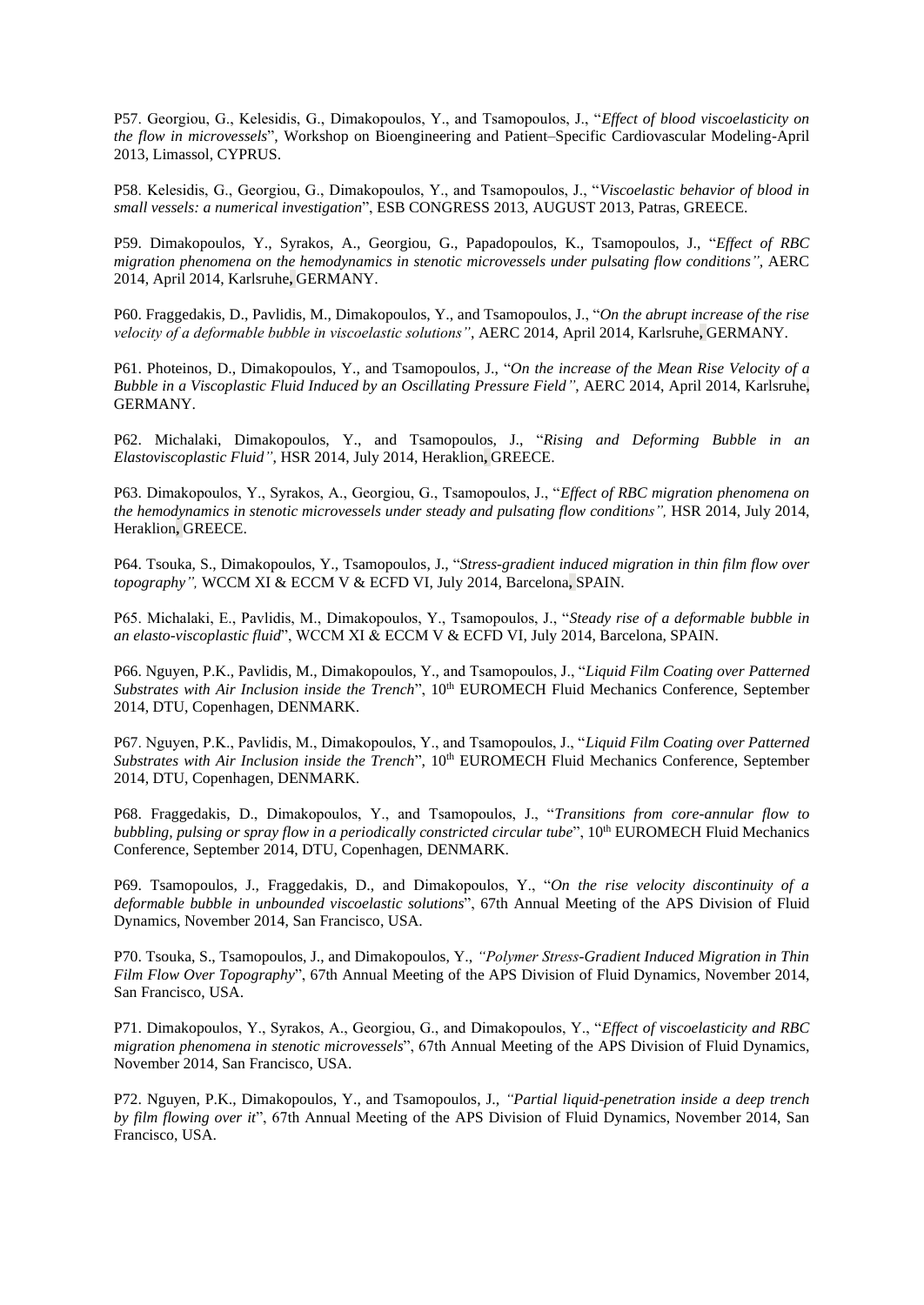P73. Tsouka, S., Tsamopoulos, J., and Dimakopoulos, Y., "*Polymer Stress-Gradient Induced Migration in Thin*  Film Flow Over Topography", 9<sup>th</sup> FLOW Meeting, December 2014, Athens, GREECE.

P74. Fraggedakis, D., Dimakopoulos, Y., and Tsamopoulos, J., "*Transitions from core-annular flow to bubbling, pulsing or spray flow in a periodically constricted circular tube*", 9th FLOW Meeting, December 2014, Athens, GREECE.

P75. Pettas, G., Karapetsas, G., Dimakopoulos, Y., and Tsamopoulos, J., "*Linear stability analysis of viscoelastic fluid extrusion through a planar plane*", 10th Annual European Rheology Conference, April 2015, Nantes, FRANCE.

P76. Fraggedakis, D., Dimakopoulos, Y., and Tsamopoulos, J., "*Sedimentation of a single particle in a cylinder filled with a yield-stress shear thinning viscoelastic fluid*", 10th Annual European Rheology Conference, April 2015, Nantes, FRANCE.

P77. Syrakos, A., Dimakopoulos, Y., Georgiou, G., and Tsamopoulos, J., "*Viscoplastic flow in periodically driven annular cavity*", 8th GRACM, July 2015, Volos, GREECE.

P78. Fraggedakis, D., Tsamopoulos, J., and Dimakopoulos, Y., "*On the velocity discontinuity at a critical bubble volume when it rises in a viscoelastic fluid*", 8th GRACM, July 2015, Volos, GREECE.

P79. Vasilopoulos, Y., Dimakopoulos, Y., "*On the simulation of two-phase incompressible flows based on Cahn-Hilliard Equation*", 10th Panhellenic Conference in Chemical Engineering, May 2015, Patras, GREECE.

P80. Syrakos, A., Dimakopoulos, Y., Georgiou, G., "*Direct numerical simulation of a viscoplastic flow in a extrusion damper*", 10th Panhellenic Conference in Chemical Engineering, May 2015, Patras, GREECE.

P81. Fraggedakis, D., Dimakopoulos, Y., and Tsamopoulos, J., "On the velocity discontinuity at a critical bubble volume when it rises in a viscoelastic fluid", 10th Panhellenic Conference in Chemical Engineering, May 2015, Patras, GREECE.

P82. Fraggedakis, D., Dimakopoulos, Y., Tsamopoulos, J., "*Does Carbopol Elasticity affect its Yielding Dynamics? A study based on the Settling of a Particle in "Plastic" materials*", APS 2015 DFD, November 2015, Boston, USA.

P83. Dimakopoulos, Y., Delidakis, G., Tsamopoulos J., "*Effects of a protein glycocalyx in the hemodynamics of small blood vessels*", APS 2015 DFD, November 2015, Boston, USA.

P84. Lampropoulos, N., Dimakopoulos, Y., Tsamopoulos, J. "*Transient coating of substrates with variable topography by viscous films*", APS 2015 DFD, November 2015, Boston, USA.

P85. Tsamopoulos, J., Fraggedakis, D., Dimakopoulos, Y., "*Flow of two immiscible fluids in a periodically constricted tube: Transitions to stratified, segmented, churn, spray or segregated flow*", APS 2015 DFD, November 2015, Boston, USA.

P86. Varchanis, S., Pettas, D., Dimakopoulos, Y., Tsamopoulos, J., "*Steady film flow Over 2D Topography with Air inclusions*", ICMF 2016 International Conference on Multiphase Flow, Firenze, Italy, May 22 - 27, 2016.

P87. Fraggedakis, D., Dimakopoulos, Y., Tsamopoulos, J., "*Yielding the yield-stress analysis: A study focused on the effects of elasticity on the settling of a single particle*", ICMF 2016 International Conference on Multiphase Flow, Firenze, Italy, May 22 - 27, 2016.

P88. Fraggedakis, D., Dimakopoulos, Y., Tsamopoulos, J., "*Jumping of bubbles in viscoplastic fluids with elasticity*", APS 2016 DFD, November 2016, Portland, USA.

P89. Tsamopoulos, J., Varchanis, S., Dimakopoulos, Y., "*Steady film flow over 2D topography with air inclusion formed inside the trench*", APS 2016 DFD, November 2016, Portland, USA.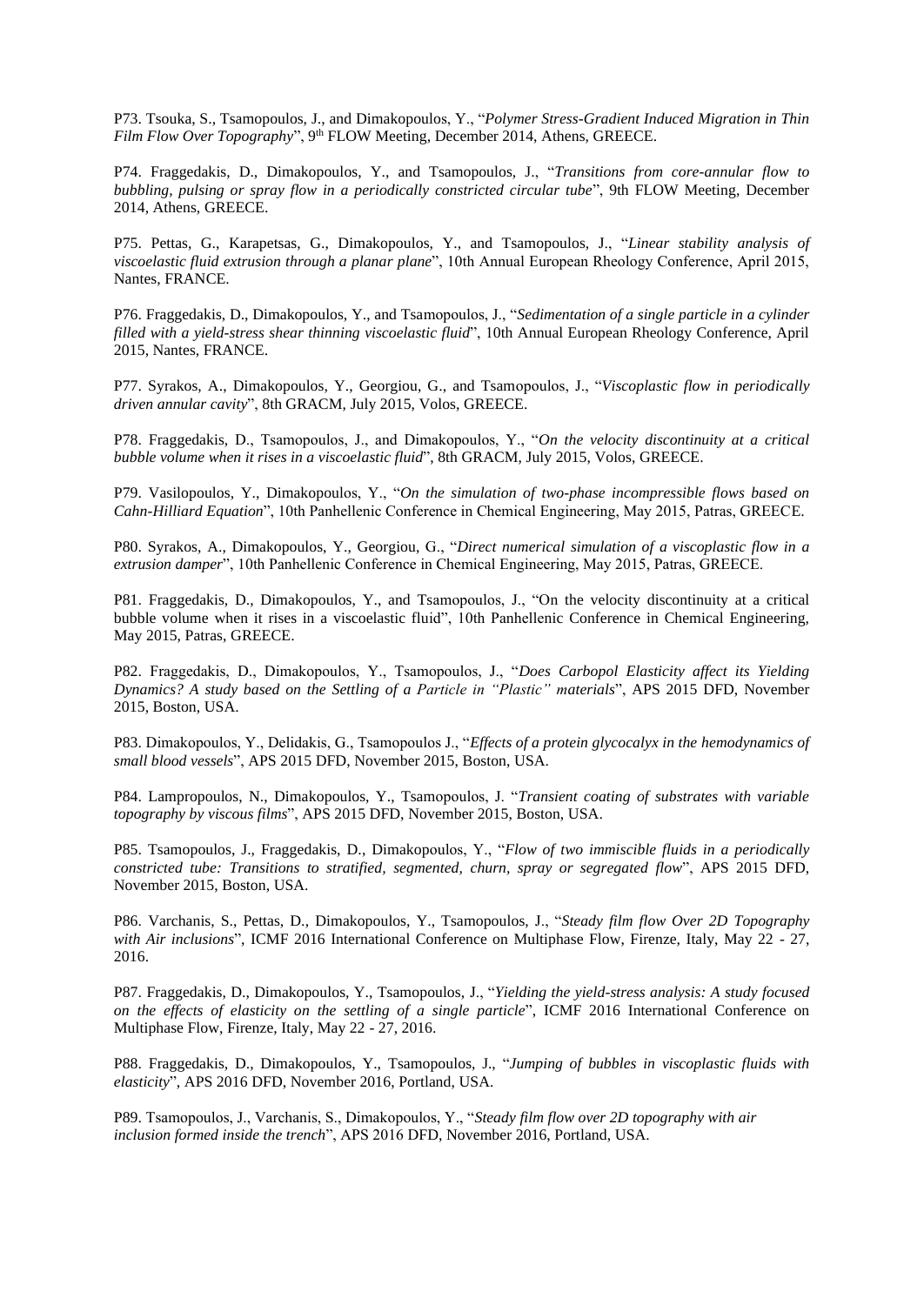P90. Varchanis, S. Dimakopoulos, and Tsamopoulos, Y., "*Evaluation of tube theories for linear entangled polymers in simple and complex flows*", 11<sup>th</sup> Annual European Rheology Conference & 26<sup>th</sup> Nordic Rheology Conference, April 2017, Copenhagen, DENMARK

P91. Pettas, D., Dimakopoulos, Y., Tsamopoulos, J., "*Partial wetting of 2D topography by a viscoelastic film*", 11<sup>th</sup> Annual European Rheology Conference & 26<sup>th</sup> Nordic Rheology Conference, April 2017, Copenhagen, DENMARK

P92. Dimakopoulos, Y. and Tsamopoulos, J., "*Why RBCs migrate radially in microvessels? Mean Field Modeling and investigation of the role of viscoelasticity*", ESM-EVBO 2017, May 2017, Geneva, Switzerland.

P93. Giannokostas, K., Dimakopoulos, Y., and Tsamopoulos, J., "*An apparent slip law for the accurate calculation of wall shear stress in microcirculation*", 11st Panhellenic Conference in Chemical Engineering, May 2017, Thessaloniki, GREECE.

P94. Makrygiorgos, G., Fraggedakis, D., Dimakopoulos, J., and Tsamopoulos, J., "*Steady and unsteady flows of gel-like materials with elasticity*", 11st Panhellenic Conference in Chemical Engineering, May 2017, Thessaloniki, GREECE.

P95. Varchanis, S., Dimakopoulos, J., and Tsamopoulos, J., "*Evaluation of tube theories for linear entangled polymers in simple and complex flows*", 11st Panhellenic Conference in Chemical Engineering, May 2017, Thessaloniki, GREECE.

P96. Syrakos, A., Dimakopoulos, Y., Tsamopoulos, J., "*Flow in a fluid damper: investigation of the effects of shear thinning and viscoelasticity through numerical simulations*", HSR 2017, July 2017, Limassol, CYPRUS.

P97. Dimakopoulos, Y., Makrygiorgos, G., Georgiou, G., Tsamopoulos, J., "*A fast and efficient algorithm for computing viscoplastic flows*", HSR 2017, July 2017, Limassol, CYPRUS.

P98. Makrygiorgos, G., Fraggedakis, D., Dimakopoulos, Y., Tsamopoulos, J., "*Structural processes in elastoviscoplastic materials*", HSR 2017, July 2017, Limassol, CYPRUS.

P99. Giannokostas, K., Dimakopoulos, Y., and Tsamopoulos, J., "*An apparent slip law for the accurate calculation of wall shear stress in microcirculation*", ESB Seville, July 2017, Seville, Spain.

P100. Tsamopoulos, J., Varchanis, S., Dimakopoulos, Y., "*Simulations in Agreement with Experiments Confirm That Blood Plasma Exhibits A Pronounced Viscoelastic Behavior*", APS 2017 DFD, November 2017, Denver, USA.

P101. Dimakopoulos, Y., Pettas, D., Karapetsas, G., Tsamopoulos, J., "*Linear Stability analysis of a Newtonian film flowing over a substrate with topographical features*", APS 2017 DFD, November 2017, Denver, USA.

P102. Syrakos, A., Dimakopoulos, Y., Tsamopoulos, J., "*Simulation of the flow in fluid dampers: effects of fluid elasticity and plasticity*", AERC 2018, April 2018, Sorrento, ITALY.

P103. Varchanis, S., Dimakopoulos, Y., Wagner, C., and Tsamopoulos, J., "*Identification of the viscoelastic properties of human blood plasma*", AERC 2018, April 2018, Sorrento, ITALY.

P104. Mitsoulas, V., Giannokostas, K., Dimakopoulos, Y., Tsamopoulos, J., "*Multiscale modeling of the Glycocalyx Layer: Its impact on hemodynamics*", 8th World Congress of Biomechanics, July 2018, Dublin, Ireland.

P105. Giannokostas, K., Dimakopoulos, Y., Tsamopoulos, J., "*Transient effects of NO production/diffusion in microvessels*", 8th World Congress of Biomechanics, July 2018, Dublin, Ireland.

P106. Mitsoulas, V., Giannokostas, K., Dimakopoulos, Y., Tsamopoulos, J., "*Investigation of the impact of the endothelial surface layer on the hemodynamics capillary vessels through multiscale modeling and simulations*", EFMC12, September 2018, Vienna, Austria.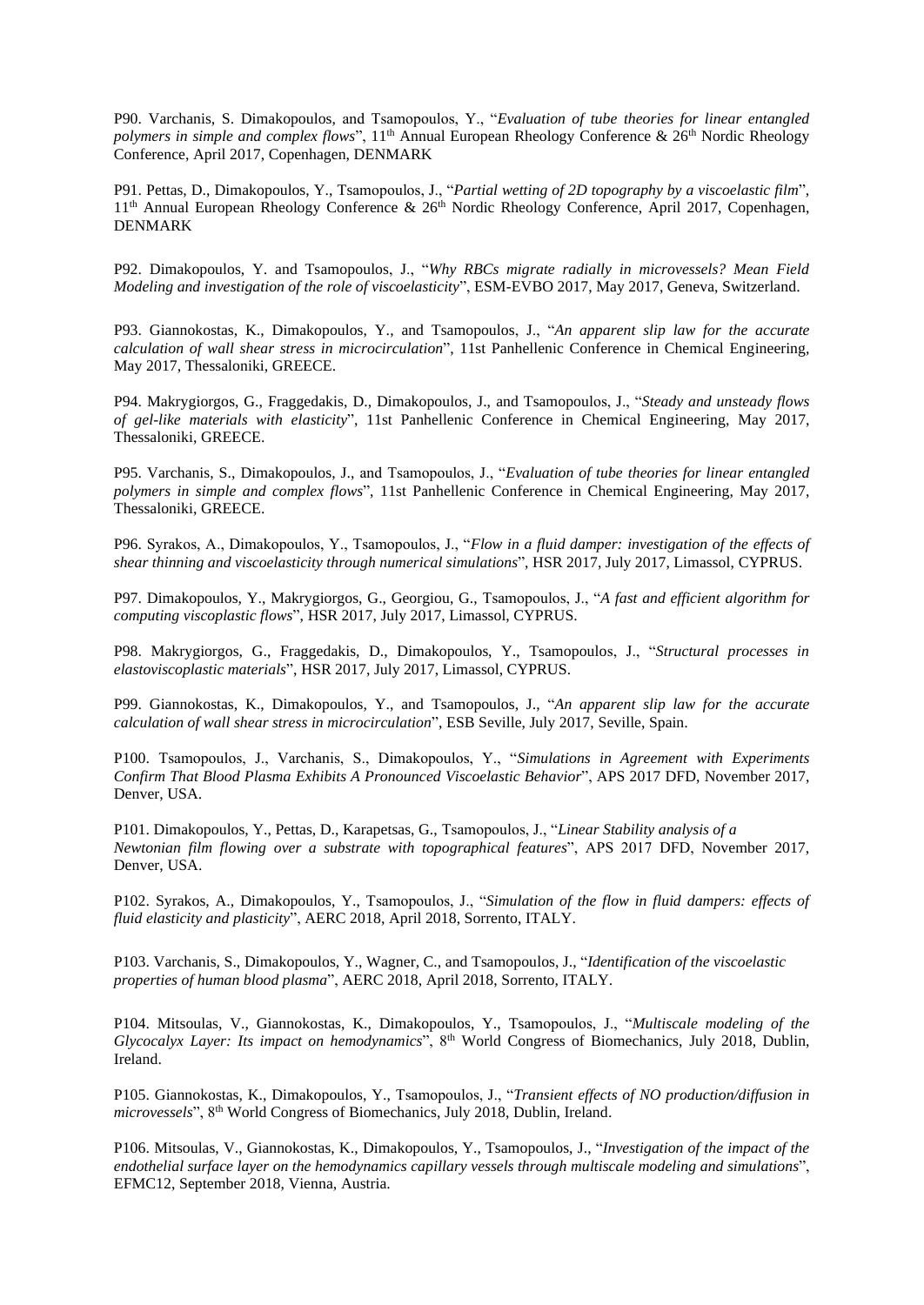P107. Pettas, D., Karapetsas, Y., Dimakopoulos, Y., Tsamopoulos, J., "*Stability Analysis of Viscoelastic Fluid Over a Structured Topography*", EFMC12, September 2018, Vienna, Austria.

P108. Karapetsas, G., Dimakopoulos, Y., Tsamopoulos, J., "*Acoustic excitation of a bubble inside a viscoplastic medium*", EFMC12, September 2018, Vienna, Austria.

P109. De Corato, M., Saint-Michel, B., Makrygiorgos, G., Dimakopoulos, Y., Tsamopoulos, J., Garbin, V., "*Acoustically enhanced bubble removal from yield-stress fluids*", SOR 90, October 2018, Houston, USA.

P110. Syrakos, A., Dimakopoulos, Y., and Tsamopoulos, J., "*Simulation of the cavity flow of an elastoviscoplastic fluid*", 11<sup>th</sup> FLOW Meeting, November 2018, Kozani, GREECE.

P111. Karapetsas, G., Photeinos, D., Dimakopoulos, Y., Tsamopoulos, J., "Use of acoustic excitation to enhance the mobility of buoyancy driven bubbles inside a viscoplastic material", APS 2017 DFD, November 2018, Atlanta, Georgia, USA.

P112. Tsamopoulos, J., Makrygiorgos, G., Moschopoulos, P., Dimakopoulos, Y., "*Extensional Dynamics of viscoplastic and shear thinning liquid bridges*", APS 2018 DFD, November 2018, Atlanta, Georgia, USA.

P113. Pettas, D., Karapetsas, G., Dimakopoulos, Y., Tsamopoulos, J., "*Linear stability of viscoelastic film flow over structured surfaces*", APS 2018 DFD, November 2018, Atlanta, Georgia, USA.

P114. Varchanis, S., Syrakos, A., Dimakopoulos, Y., Tsamopoulos, J., "*A new finite element formulation for viscoelastic flows: circumventing simultaneously the LBB condition and the high-Weissenberg number problem*", AERC 2018, April 2019, Portorož, SLOVENIA.

P115. Varchanis, S., Ioannou, G., Kordalis, A., Dimakopoulos, Y., Tsamopoulos, J., "Yield-stress analysis of elasto-visco-plastic materials in strong extension", AERC 2018, April 2019, Portorož, SLOVENIA.

P116. Syrakos, A., Dimakopoulos, Y., Tsamopoulos, J., "*Lid-driven elastoviscoplastic flow in a cavity*", HSR 2019, June 2019, Samos, GREECE.

P117. Mitsoulas, V., Giannokostas, K., Dimakopoulos, Y., Tsamopoulos, J., "*Investigation of the scaling of the endothelial surface layer permeability of microvessels through multiscale modeling and simulations*", HSR 2019, June 2019, Samos, GREECE.

P118. Varchanis, S., Syrakos, A., Moschopoulos, P., Dimakopoulos, Y., Tsamopoulos, J., "*3-Dimensional Flows of non-Newtonian fluids with free surfaces*", HSR 2019, June 2019, Samos, GREECE.

P119. Varchanis, S., Dimakopoulos, Y., Tsamopoulos, J., "*New, faster and consistent FEM for viscoelastic flows*", IWNMNNF 2019, June 2019, Peso da Regua, PORTUGAL.

P120. Karapetsas, G., Pettas, D., Dimakopoulos, Y., Tsamopoulos, J., "*Linear stability analysis of the flow of thin film over a partially wetted and varying topography*", 12th Panhellenic Conference in Chemical Engineering, May 2019, Athens, GREECE.

P121. Moschopoulos, P., Syrakos, A., Psaraki, K., Dimakopoulos, Y., Tsamopoulos, J., "*A study of the rheological behavior of viscoplastic materials under extension*", 12th Panhellenic Conference in Chemical Engineering, May 2019, Athens, GREECE.

P122. Giannokostas, K., Dimakopoulos, Y., "*An integrated model for the simulation of tissue dynamics of arterioles*", 12th Panhellenic Conference in Chemical Engineering, May 2019, Athens, GREECE.

P123. Malliaroudaki, M., Giannokostas, K., Dimakopoulos, Y., "*Modeling and simulation of the platelet motion in microvessels*", 12th Panhellenic Conference in Chemical Engineering, May 2019, Athens, GREECE.

P124. Mitsoulas, V., Giannokostas, K., Dimakopoulos, Y., Tsamopoulos, J., "I*nvestigation of The Impact of The Endothelial Surface Layer on The Capillary Vessels Through Multiscale Modeling And Simulations*", ESB 2019, July 2019, Vienna, AUSTRIA.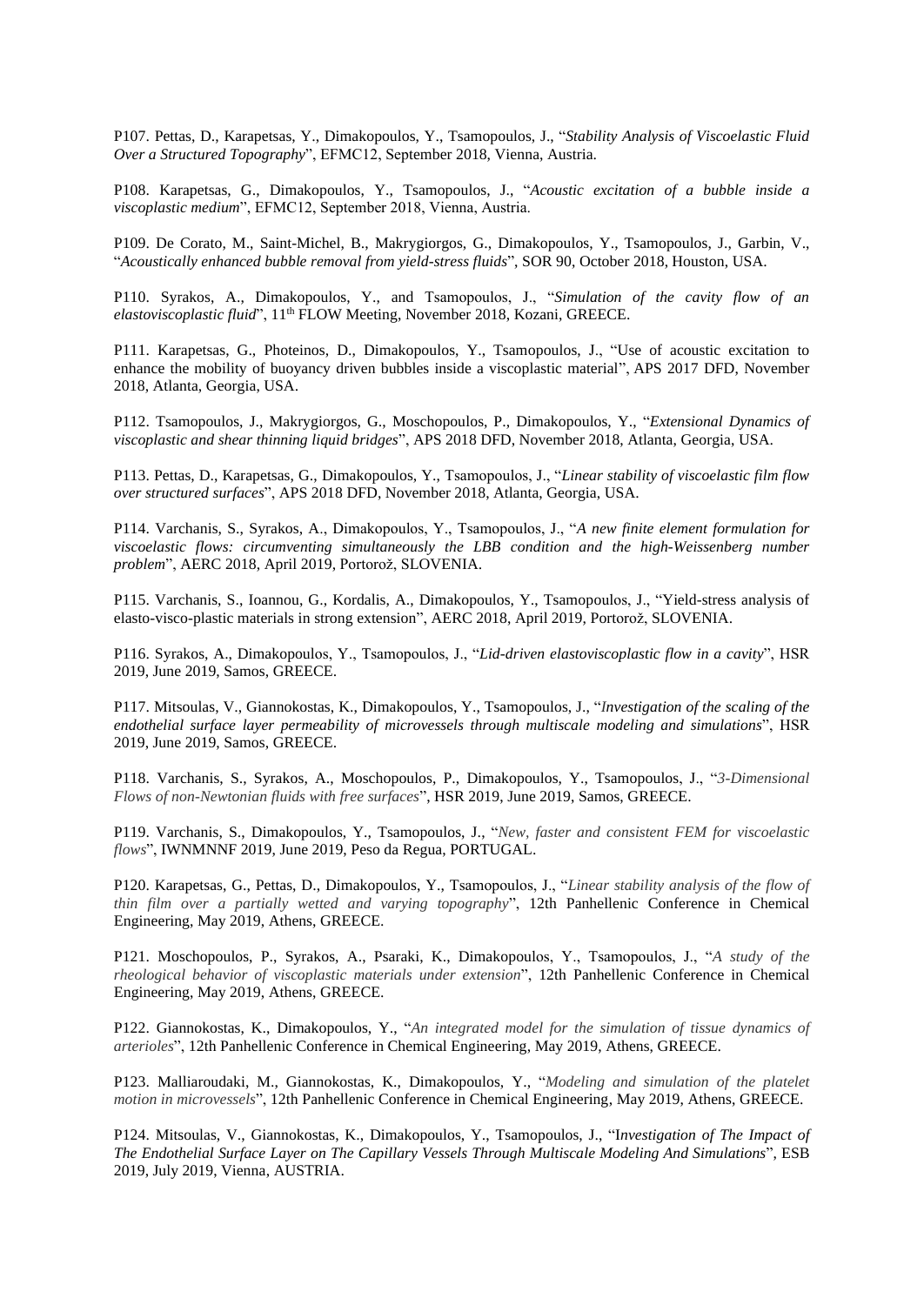P125. Dimakopoulos, Y., Giannokostas, K, Tsamopoulos, J., "*An Integrated Model of Arteriole Tissue Dynamics Accounting for Passive and Active Stresses*", ESB 2019, July 2019, Vienna, AUSTRIA.

P126. Dimakopoulos, Y., Moschopoulos, P., Varchanis, S., Syrakos, A., Georgiou, G., Tsamopoulos, J., "*From PAL to PAL-PSPG: A fast and stable method for viscoplastic flows*", 91th SOR meeting, October 2019, Raleigh, USA.

P127. Varchanis, S., Dimakopoulos, Y., Tsamopoulos, J., *"Novel numerical simulations of the debonding process of pressure sensitive adhesives",* 91th SOR meeting, October 2019, Raleigh, USA.

P128. Moschopoulos, P., Chryssou, E., Giannokostas, K., Dimakopoulos, Y., Tsamopoulos, J., "*Modeling of the human blood rheology and simulation of its flow in elastic micro-vessels*", 91th SOR meeting, October 2019, Raleigh, USA.

P129. Varchanis, S., Pettas, D., Dimakopoulos, Y., Tsamopoulos, J., "*Non-linear analysis of extrusion instabilities in polymer melt processing*", 91th SOR meeting, October 2019, Raleigh, USA.

### **PAPERS IN CONFERENCE PROCEEDINGS**

C1. Dimakopoulos, Y., and Tsamopoulos, J., "*Displacement of a viscous fluid by air in a cylindrical pipe*", 3rd Panhellenic Conference in Chemical Engineering, Athens, GREECE, May 2001. Paper in the Proceedings, pp. 797-800, (2001).

C2. Dimakopoulos, Y., and Tsamopoulos, J., "*Fluid displacement by air in a capillary tube*", 6th National Congress on Mechanics (dedicated to the memory of the late Professor & Academician P. S. Theocaris). Organized by the Hellenic Society of Theoretical and Applied Mechanics (HSTAM), July 2001, Thessaloniki, GREECE. Paper in the Proceedings, Vol. I, pp. 84-89, (2001).

C3. Dimakopoulos, Y., and Tsamopoulos, J., "A finite element method for simulating the penetration of a long bubble through a viscous fluid in a tube with a 4 to 1 contraction", 1st National Conference on Recent Advances in Mechanical Engineering, September 2001, Patras, GREECE. Paper in the Proceedings (CD available).

C4. Dimakopoulos, Y., and Tsamopoulos, J., "Gas-assisted Injection molding in straight and constricted tubes", 18th International Conference of the Polymer Processing Society, June 2002, Guimaraes, PORTUGAL. Paper in the Conference Proceedings, pp. 1-9.

C5. Dimakopoulos, Y., and Tsamopoulos, J., "*Simulations of liquid displacement in a tube by pressurized air using a quasi-elliptic mesh generation scheme*", GRACM 2002, June 2002, Patras, GREECE, Abstract in Book of Abstracts and Paper in the Proceedings, pp 1-6, (CD available).

C6. Dimakopoulos, Y., and Tsamopoulos, J., "*Gas-assisted injection molding of Bingham plastics in straight*  and constricted tubes", 6<sup>th</sup> European Conference on Rheology, September 2002, Erlangen, GERMANY, Paper in the Conference Proceedings 427-428

C7. Dimakopoulos, Y., and Tsamopoulos, J., "*Displacement of a viscoplastic fluid by air in straight and constricted tubes*", FLOW 2002, October 2002, Patras, GREECE, Paper available in Proceedings (CD available).

C8. Zacharioudakis, Y., Dimakopoulos, Y., and Tsamopoulos, J., "Nonisothermal *Displacement of a viscous fluid by air in a cylindrical pipe*", 4rd Panhellenic Conference in Chemical Engineering, Patras, GREECE, May 2003. Paper in the Proceedings, pp. 809-812.

C9. Chantzidai, N., Pavlidis, M., Karapetsas, G., Dimakopoulos, Y. and Tsamopoulos, J., "*On the flow and the*  deformation of a bubble in a viscoplastic fluid", FLOW 2006 (5<sup>th</sup> meeting), November 2006, Patras, GREECE, Paper available in Proceedings (CD available).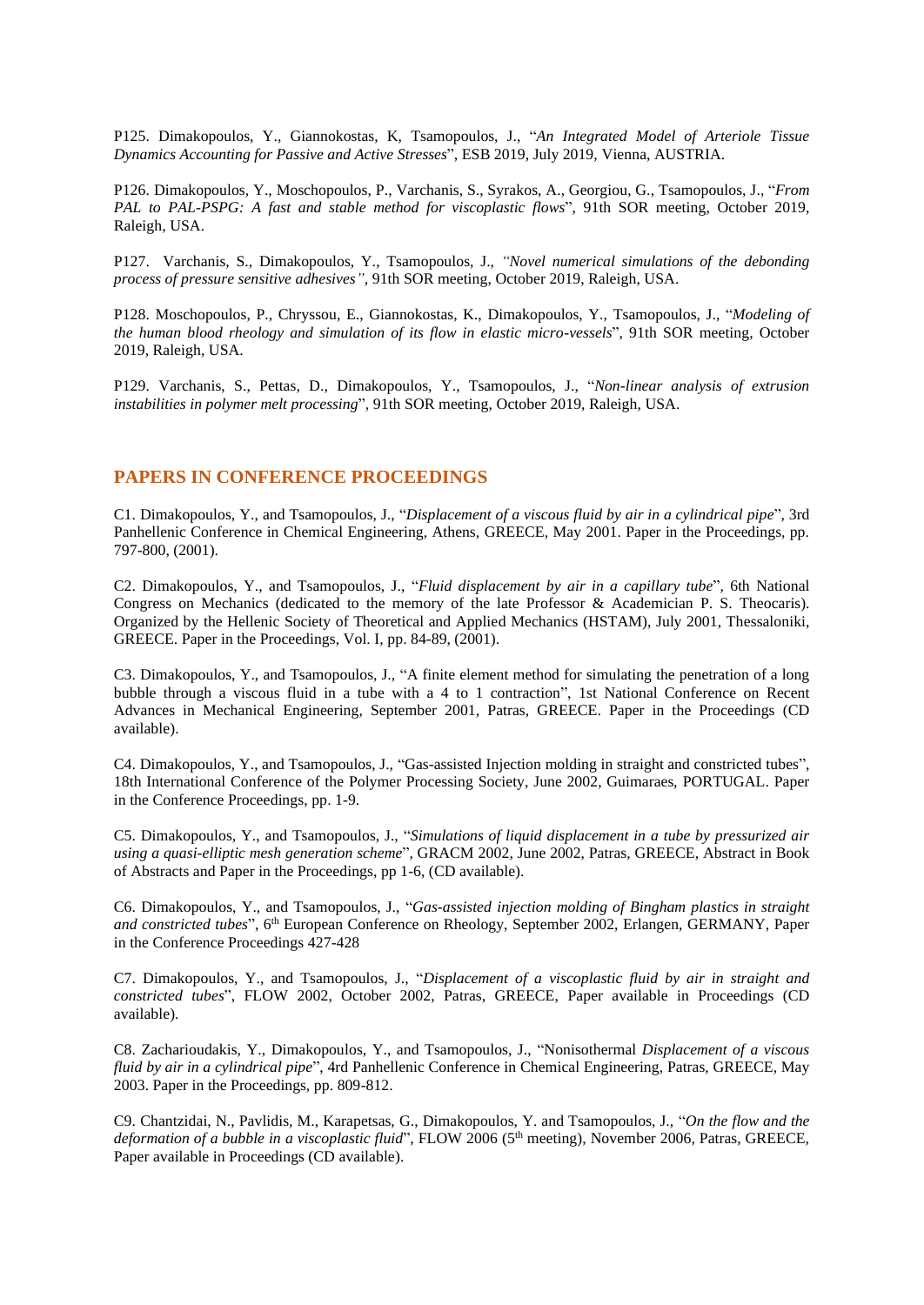C10. Dimakopoulos, Y. and Tsamopoulos, J., "*MPI-Parallel calculations for viscoelastic flows with free surfaces*", FLOW 2006 (5th meeting), November 2006, Patras, GREECE, Paper available in Proceedings (CD available).

C11. Dimakopoulos, Y., and Tsamopoulos, J., "*MPI-Parallel calculations for viscoelastic flows with free surfaces*", 6th Panhellenic Conference in Chemical Engineering, June 2007, Athens, GREECE.

C12. Dimakopoulos, Y., and Zacharioudaki, M., "*Instabilities during the displacement of viscoelastic liquids by air in periodically constricted circular tubes*", 6th Panhellenic Conference in Chemical Engineering, June 2007, Athens, GREECE.

C13. Zacharioudaki, M., Kouris, Ch., and Dimakopoulos, Y., "C*omparison between numerical methods for the simulation of two-phase flows*", 6th Panhellenic Conference in Chemical Engineering, June 2007, Athens, GREECE.

C14. Dimakopoulos, Y., Pavlidis M., and Tsamopoulos, J., "*[Transient](http://ecce6.kt.dtu.dk/cm/content/abstract/3146/) coating of the inner wall of a straight tube* with a viscoelastic material", The XV international congress on Rheology: The Society of Rheology 80<sup>th</sup> Annual Meeting, August 2008, California, USA. (*AIP Conference Proceedings* 1027, pp. 18-20)

C15. Papaioannou, J., Yiannousakis, A, Dimakopoulos, Y., and Tsamopoulos, J., "*Deformation of a bubble in a viscoelastic liquid subjected to axisymmetric extensional flow*", 8th Panhellenic Conference in Chemical Engineering, May 2011, Thessaloniki, GREECE, (CD available).

C16. Pavlidis, M., Dimakopoulos, Y., and Tsamopoulos, J., "*Effect of viscoplasticity and shear thinning in the motion and the deformation of a bubble*", 8th Panhellenic Conference in Chemical Engineering, May 2011, Thessaloniki, GREECE, (CD available).

C17. Dimakopoulos, Y., Baaijens, F., Hulsen, M., and Bogaerds, A., "*Simulations of the motion of a stented aortic valve interacting with hemodynamic environment*", 8th Panhellenic Conference in Chemical Engineering, May 2011, Thessaloniki, GREECE, (CD available).

C18. Pavlidis, M., Dimakopoulos, Y., and Tsamopoulos, J., "*An improved augmented Lagrangian technique for free surface viscoplastic flows*", GRACM 2011, June-July 2011, Athens, GREECE, Abstract in Book of Abstracts and Paper in the Proceedings (CD available).

C19. Dimakopoulos, Y., Bogaerds, A., Anderson, P., and Baaijens, F., "*Application of the ficticious domain/Lagrange multiplier method on the simulation of the aortic valve*", GRACM 2011, June-July 2011, Athens, GREECE, Abstract in Book of Abstracts and Paper in the Proceedings, (CD available).

C20. Papaioannou, J., Dimakopoulos, Y., and Tsamopoulos, J., "*A fully implicit 3D elliptic mesh generator for moving boundary flow problems with large arbitrary deformations*", ECCOMAS 2012, September 2012, Vienna, AUSTRIA, Abstract in Book of Abstracts and Paper in the Proceedings, (CD available).

C21. Tseropoulos, G., Dimakopoulos, Y., Tsamopoulos, J., and Lyberatos, G., "*Computational Fluid Dynamics (CFD) evaluation of the flow characteristics of the Conical Minoan Terracotta Pipes in the Bronze Age*", IWA Specialized Conference on Water & Wastewater Technologies in Ancient Civilizations, March 2012, Instabul, TURKEY, Abstract in Book of Abstracts and Paper in the Proceedings, (CD available).

C22. Dimakopoulos, Y., Papaioannou, J., and Tsamopoulos, J., "*A fast explicit-implicit integration method for non-linear integral constitutive models casted in a Lagrangian Finite Element framework: Application to the filament stretching of pressure sensitive adhesives*", 20th ECCOMAS, September 2012, Vienna, AUSTRIA, Abstract in Book of Abstracts and Paper in the Proceedings, (CD available).

C23. Tsouka, S., Tsamopoulos, J., and Dimakopoulos, Y., "*Polymer Stress-Gradient Induced Migration in Thin*  Film Flow Over Topography", 9<sup>th</sup> FLOW Meeting, December 2014, Athens, GREECE. Abstract in Book of Abstracts and Paper in the Proceedings, (CD available).

C24. Fraggedakis, D., Dimakopoulos, Y., and Tsamopoulos, J., "*Transitions from core-annular flow to bubbling, pulsing or spray flow in a periodically constricted circular tube*", 9th FLOW Meeting, December 2014, Athens, GREECE. Abstract in Book of Abstracts and Paper in the Proceedings, (CD available).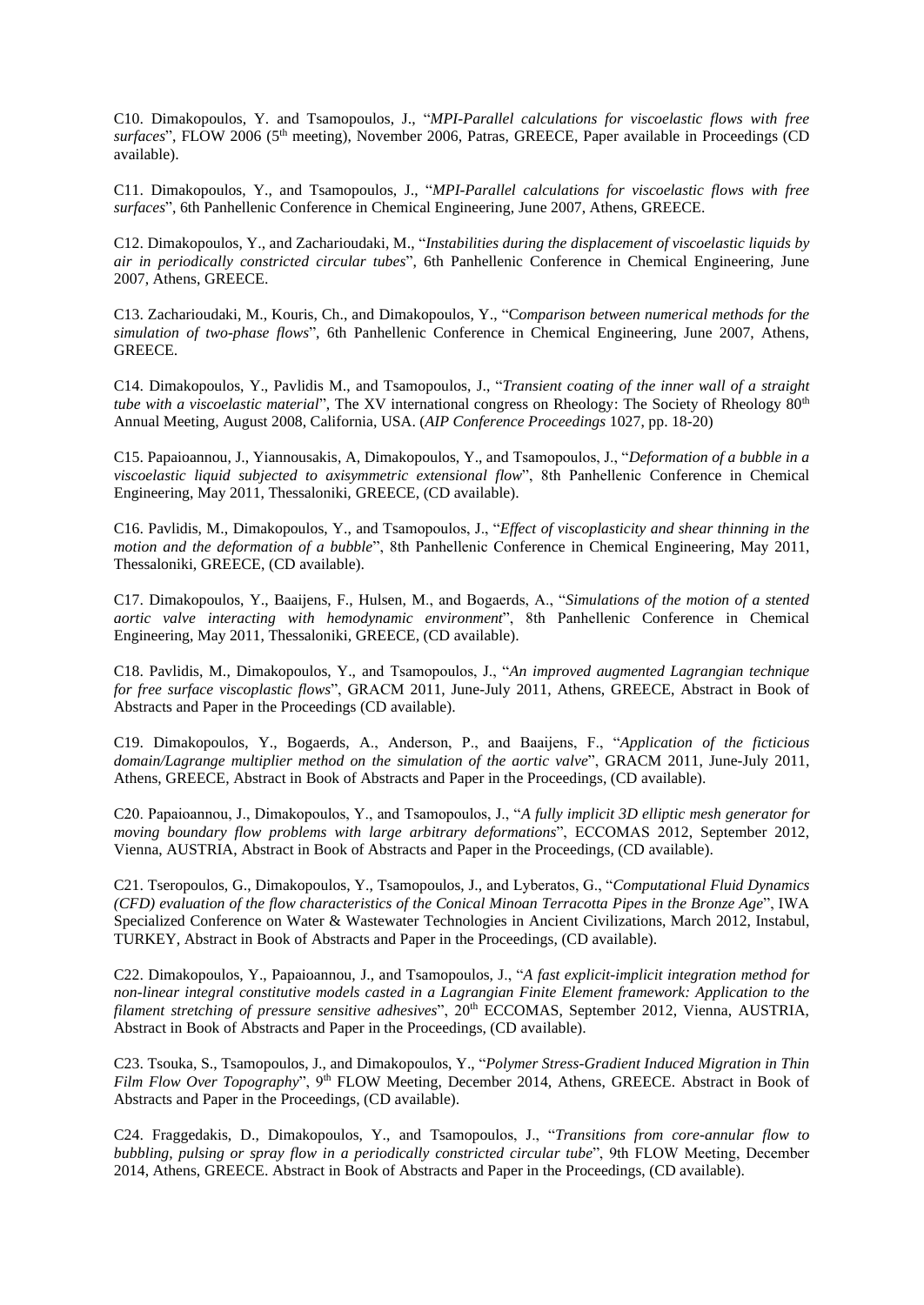C25 Vasilopoulos, Y., Dimakopoulos, Y., "*On the simulation of two-phase incompressible flows based on Cahn-Hilliard Equation*", 10th Panhellenic Conference in Chemical Engineering, May 2015, Patras, GREECE.

C26 Syrakos, A., Dimakopoulos, Y., Georgiou, G., "*Direct numerical simulation of a viscoplastic flow in a extrusion damper*", 10th Panhellenic Conference in Chemical Engineering, May 2015, Patras, GREECE.

C27 Fraggedakis, D., Dimakopoulos, Y., and Tsamopoulos, J., "*On the velocity discontinuity at a critical bubble volume when it rises in a viscoelastic fluid*", 10th Panhellenic Conference in Chemical Engineering, May 2015, Patras, GREECE.

C28 Karapetsas, G., Pettas, D., Dimakopoulos, Y., Tsamopoulos, J., "*Linear stability analysis of the flow of thin film over a partially wetted and varying topography*", 12th Panhellenic Conference in Chemical Engineering, May 2019, Athens, GREECE.

C29 Moschopoulos, P., Syrakos, A., Psaraki, K., Dimakopoulos, Y., Tsamopoulos, J., "*A study of the rheological behavior of viscoplastic materials under extension*", 12th Panhellenic Conference in Chemical Engineering, May 2019, Athens, GREECE.

C30 Giannokostas, K., Dimakopoulos, Y., "*An integrated model for the simulation of tissue dynamics of arterioles*", 12th Panhellenic Conference in Chemical Engineering, May 2019, Athens, GREECE.

C31 Malliaroudaki, M., Giannokostas, K., Dimakopoulos, Y., "*Modeling and simulation of the platelet motion in microvessels*", 12th Panhellenic Conference in Chemical Engineering, May 2019, Athens, GREECE.

C32 Mitsoulas, V., Giannokostas, K., Dimakopoulos, Y., "*Investigation of the Impact of the Endothelial Surface Layer on the Capillary Vessels through Multiscale Modeling and Simulations*", 12th Panhellenic Conference in Chemical Engineering, May 2019, Athens, GREECE.

### **POSTERS**

PO1. Dimakopoulos, Y., Bogaerds, A.C.B., Anderson, P.D., Hulsen, M.A., Baaijens, F.P.T., "*Direct Numerical Simulation of physiological flows through an idealized aortic heart valve*", Mate Poster Contest, Eindhoven, NETHERLANDS, December 2008.

PO2. Dimakopoulos, Y., Bogaerds, A.C.B., Anderson, P.D., Hulsen, M.A., Baaijens, F.P.T., "*Direct Numerical Simulation of physiological flows through an idealized aortic heart valve*", Research Day, Eindhoven, NETHERLANDS, May 2009.

PO3. Dimakopoulos, Y., Bogaerds, A.C.B., Anderson, P.D., Hulsen, M.A., Baaijens, F.P.T., "3D *large scale simulation of a stented aortic heart valve*", Mate Poster Contest, Eindhoven, NETHERLANDS, December 2009.

PO4. Tsouka, S., Dimakopoulos, Y., Mavrantzas, V., and Tsamopoulos, J., "*Stress induced migration in polymeric flows"*, HSR 2014, July 2014, Heraklion**,** GREECE.

PO5. Tsouka, S., Dimakopoulos, Y., Mavrantzas, V., and Tsamopoulos, J., "*Application of the DCR Tube Model in Thin Film Flow of Dilute Entangled Polymer Solutions that Exhibit Flow-Induced Concentration Changes"*, 10th Annual European Rheology Conference, April 2015, Nantes, FRANCE.

PO6. Martino, E. , Athanasiou, M., Kilias, G., Dimakopoulos, J., Katsaounis, A., Tsamopoulos, J., and Vayenas C.G., "*Modeling and optimization of triode fuel cells*", 14th Symposium of Catalysis, Hellenic Catalysis Society, October 2016, Patras, GREECE.

PO7. Dimakopoulos, Y., and Tsamopoulos, J., "*Investigation of the migration mechanism for the formation of the Cell Free Layer in microvessels*", Molecular Biology Summit, London, October 2016, London, UK.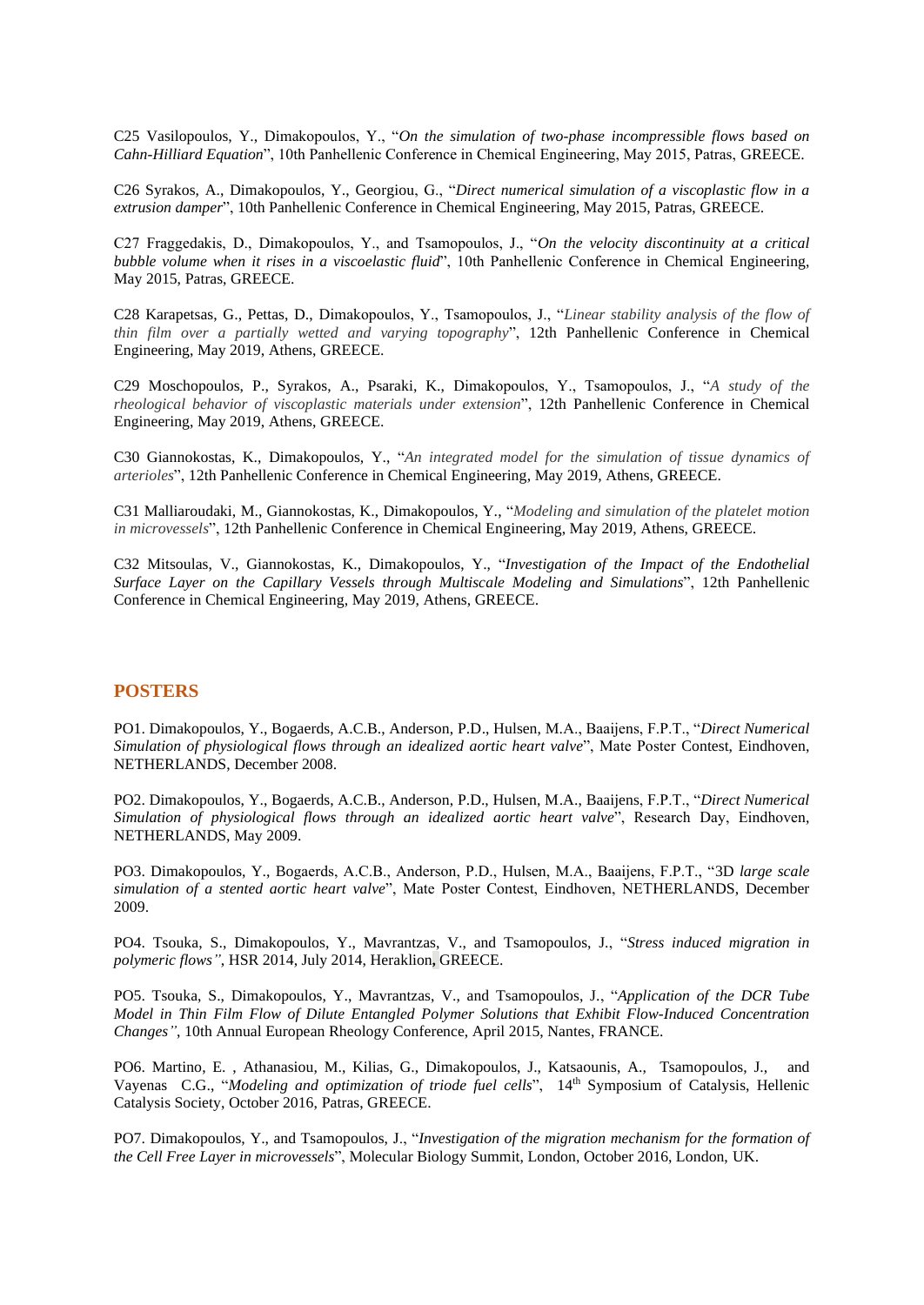PO8. Syrakos, A., Dimakopoulos, Y., and Tsamopoulos, J., "*The operation of an extrusion damper containing viscoplastic or viscoelastic materials*", 11<sup>th</sup> Annual European Rheology Conference & 26<sup>th</sup> Nordic Rheology Conference, April 2017, Copenhagen, DENMARK.

PO9. Varchanis, S., Dimakopoulos, Y., and Tsamopoulos, J., "*Constitutive Modelling Of Blood Plasma: Numerical Simulations And Comparisons With Experiments*", ESB Seville, July 2017, Seville, SPAIN.

PO10. Moschopoulos, P., Dimakopoulos, Y., Tsamopoulos, J., "*Analytical expressions for the velocity field of polymeric fluids and polyelectrolyte in microchannels*", HSR 2017, July 2017, Limassol, CYPRUS.

PO12. Moschopoulos, P., Dimakopoulos, Y., Tsamopoulos, J., "*Physical aspects of the electro-osmotic flow and their effects on the transportation of DNA in lab-on-chip systems*", AERC 2018, April 2018, Sorrento, ITALY.

PO13. Varchanis, S., Makrygiorgos, G., Moschopoulos, P., Dimakopoulos, Y., Tsamopoulos, J., "Modeling the rheology of thixotropic Elasto-visco-plastic materials", AERC 2018, April 2019, Portorož, Slovenia.

PO14. Mitsoulas, V., Giannokostas, K., Dimakopoulos, Y., "Investigation of the Impact of the Endothelial Surface Layer on the Capillary Vessels through Multiscale Modeling and Simulations", 12th Panhellenic Conference in Chemical Engineering, May 2019, Athens, GREECE.

PO15. Ioannou, G., Varchanis, K., Dimakopoulos, Y., Tsamopoulos, J., "*Dynamics of Elasto-Visco-Plastic Materials in Strong Extension*", 12th Panhellenic Conference in Chemical Engineering, May 2019, Athens, GREECE. Best paper award in «Transport Phenomena» received by G. Ioannou.

## **PRESENTATIONS IN ACADEMIA**

1. Dimakopoulos, Y., "*Fluid displacement in cylindrical tubes by pressurized air*", University of Patras, Department of Chemical Engineering, GREECE, December 2001.

2. Dimakopoulos, Y., "*Displacement of Newtonian and Non-Newtonian fluids in cylindrical tubes by pressurized air*", University of Patras, Department of Chemical Engineering, GREECE, December 2003.

3. Dimakopoulos, Y., "*Accurate simulations of free-surface flows using advanced computational techniques*", University of Peloponnese, Department of Computer Science, GREECE, October 2006.

4. Dimakopoulos, Y., "*Accurate simulations of Free Surfaces problems using advanced numerical techniques*"*,* ETHZ, Department of Computer Science, SWITZERLAND, March 2007*.*

5. Dimakopoulos, Y., "*Fluid-structure interaction simulations of a stented aortic valve*", TUe, Department of Biomedical Engineering, THE NETHERLANDS, November 2009.

6. Dimakopoulos, Y., *"Rheological modelling of blood-New Findings and Challenges",* UCL, Department of Mechanical Engineering, UNITED KINGDOM, February 2020.

7. Dimakopoulos, Y., "*Rheological modelling of blood-New Findings and Challenges*", UCL, Department of Mechanical Engineering, CYPRUS, February 2020.

### **PARTICIPATION IN RESEARCH PROGRAMMES**

#### EPET:

- National research program: *Increase in the national recyclability of used motor oils*
- Code: EPET/KA-3

EOK:

• European research program: *Molecular-Based approach to the simulation of polymer fluid flows in processing operations*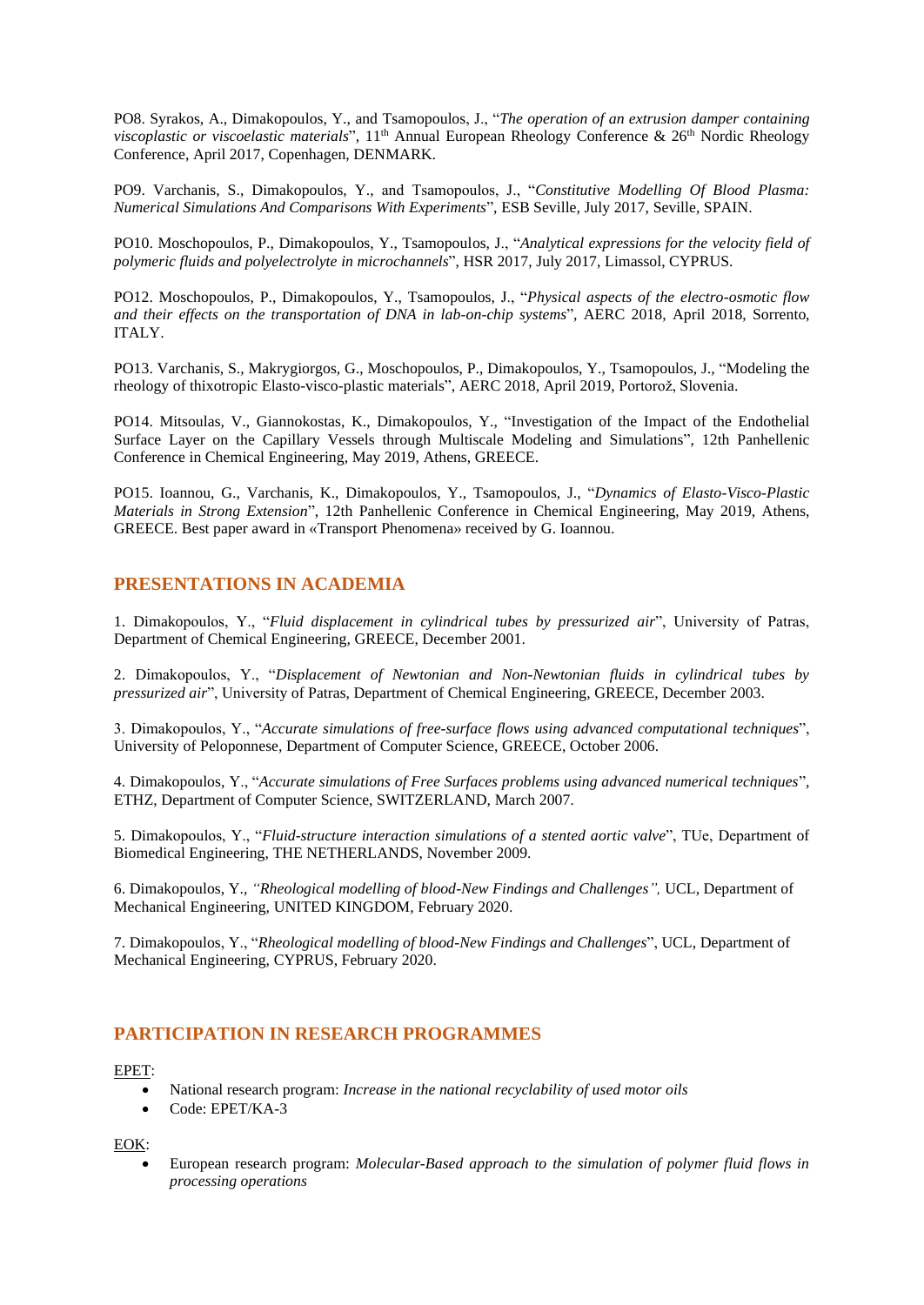• Code: ΕΟΚ/Μ-6

### INCO:

- European research program: *Cavitation Phenomena in waste water treatment by ultra sound*
- Code: INCO-COPERNICUS 97/98 program, contract no IC15CT980141
- Total Budget 240 KECU, share of our lab was 58.75 KECU
- Duration: Three (3) years (1998-2001)

### Caratheodory:

- European research program: *Stability Analysis of Heat Transfer from Saturated Vapor through Condensation on a Cooled Surface*
- Code: Caratheodory Program
- Total Budget 20 KECU
- Duration: Three (3) years (1998-2001)

### EKBAN:

- National research program: *Reinforced Polymers*
- Code: GSRT/EPET II-EKVAN #88
- Total Budget 940 KECU, share of our lab was 150 KECU
- Duration: Three (3) years (1998-2001)

### IKY:

- National research program: "Development of innovative algorithms for the simulation of material forming processes"
- Code: IKY Post-Doctoral Scholarships
- Total Budget  $10,800 \in$
- Duration: One and a half (1 1/2) years (2005-2007)

### PYTHAGORAS II:

- National research program: "New numerical techniques for the computation of flows of viscoelastic materials for industrial applications "
- Code: PYTHGORAS II
- Total Budget 50,000  $\in$
- Duration: Two (2) years (2005-2007)

#### MODIFY:

- European research program: "*Multi-scale modeling of interfacial phenomena in acrylic adhesives undergoing deformation*"
- Code: MODIFY, NMP-2008-25-2
- Duration: Three (3) years (2009-2012)

#### FSISOLVERS:

- European research program: "*Accelerating FSI solvers using general purpose graphical processing units (GPGPUs)*"
- Code: FSISOLVERS, ΤΠΕ/ΠΛΗΡΟ/0609(ΒΕ)/11
- Duration: Two (2) years (2012-2014)

#### FCELL:

- European research program: "*Mathematical modeling of the operation of a fuel cell* "
- Code: GA:298300
- Duration: six  $(6)$  months  $(2012-2013)$

#### PHARMAMUDS:

- Greece-Israel research program: "Physicochemical and biological characterization and improvement natural sludges to produce product of large added value"
- Code: GA:3163
- Duration: eighteen (18) months (2013-2015)